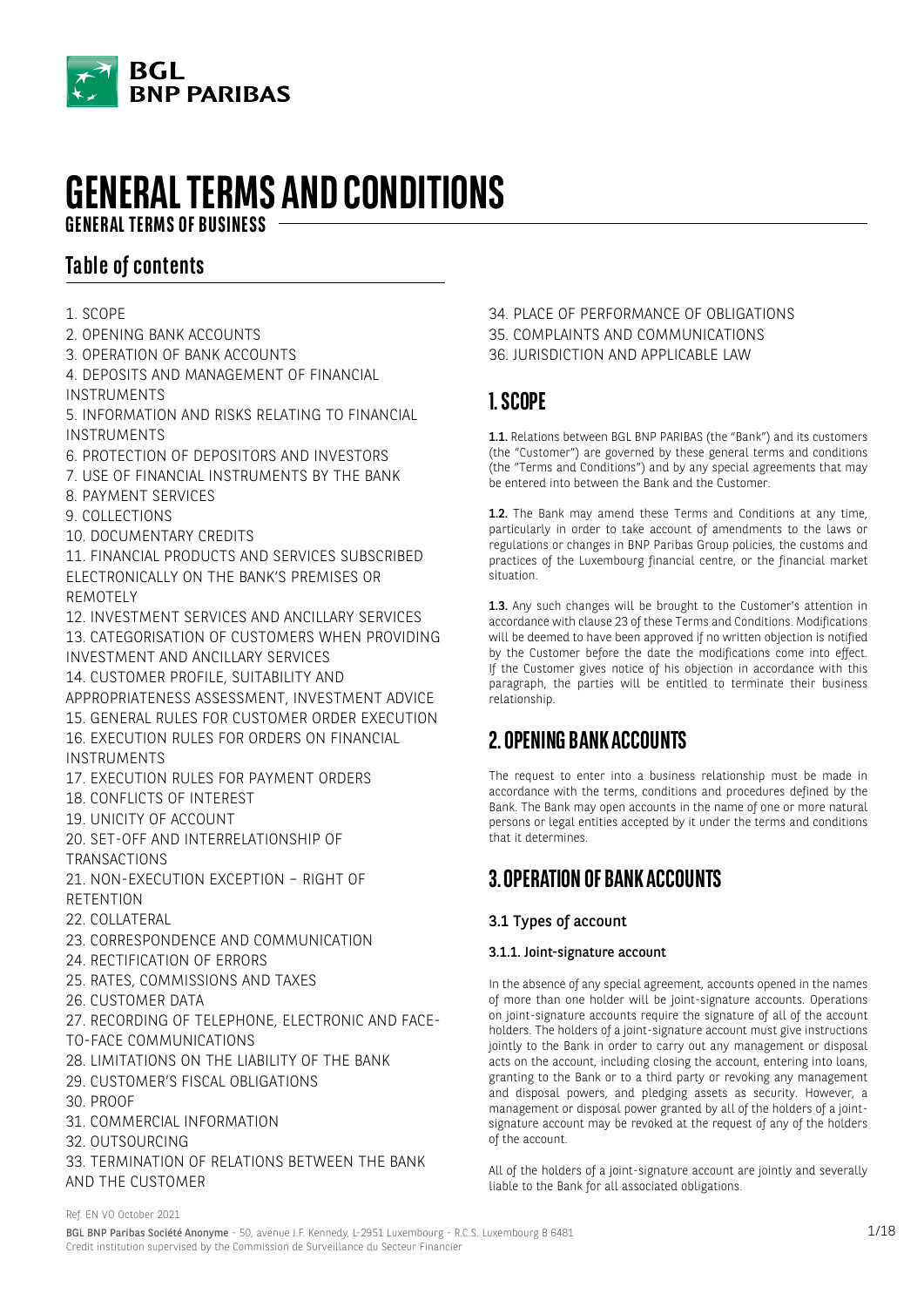

In the event of the death of one of the holders of a joint-signature account, and unless otherwise provided by law, the deceased account holder will be automatically replaced by his beneficiaries. The heirs shall remain liable to the Bank for any obligations owed by the deceased account holder at the time of death as a result of his joint and several liability for debt.

#### 3.1.2. Joint account

A special agreement is required for joint accounts. Transactions on joint accounts require the signature of any one of the holders of the joint account. Each holder of the joint account is entitled to carry out any management or disposal acts, including closing the account, entering into loans, granting to the Bank or to a third party or revoking any management or disposal powers, and pledging assets as security, obtaining from the Bank all information and all documents concerning the account, the assets booked in the account and the executed transactions, checking the account balance and the transactions included in the account via the Bank's website or other digital channels in which case the Bank shall not be required to provide express notice thereof to the other holders of the joint account or heirs, if applicable.

In executing an instruction provided on the basis of the signature of one holder of a joint account, the Bank shall not be held liable with regard to the other holder(s) of the joint account, or to any deceased holders of the joint account, or any heirs or representatives, even if they are minors, of any of the holders of the joint account, or any beneficiaries whomsoever.

New holders of a joint account may be added only with the consent of all of the other joint account holders.

All of the holders of a joint account shall be jointly and severally liable to the Bank for any obligations contracted individually or jointly with respect to the joint account.

The death of one or more holders of a joint account will not affect the terms and conditions of the joint account's operation.

In the event that one or more holders of a joint account, or one of the beneficiaries or legal representatives of a deceased holder of a joint account, notifies the Bank in writing of their objection to one or more instructions issued by one or more of the other account holders, the Bank will not execute the contested instruction(s) and it will deem the joint account agreement to be terminated. With respect to the Bank, the account holders' joint and several liability as creditors shall cease immediately. However, the account holders' joint and several liability as debtors shall remain unchanged. Following termination of the joint account agreement, the account will operate in accordance with the rules governing joint-signature accounts.

### 3.2. Interest

3.2.1. Unless otherwise provided by special agreement, the Bank reserves the right, at any time and without any prior formal notice, to charge interest as follows:

- In the event of a debit balance: debit interest at the rate indicated in the Bank's rate and fee schedule;
- In the event the account's overdraft limit is exceeded: interest on the amount that exceeds the authorised overdraft limit, at the rate indicated in the Bank's rate and fee schedule, charged as a penalty.

**3.2.2.** This provision may not be interpreted as authorising in any manner whatsoever the holder of an account to overdraw that account. The Bank may, at any time, demand the immediate reimbursement of the amount by which the Bank's authorised overdraft limit has been exceeded.

3.2.3. Debit interest accruing on the account is capitalized and debited, from the account on a quarterly basis.

3.2.4. In calculating both credit and debit interest, the Bank takes into account the value dates determined by banking practices, law, and special terms and conditions.

### 3.3. Time accounts

3.3.1. Time accounts start to run two bank working days following the Bank's receipt of instructions from the Customer.

3.3.2. Unless instructions to the contrary are received from the Customer two bank working days before the maturity date, time deposits are renewed automatically for a further period of the same duration under the conditions prevailing at the time of renewal.

3.3.3. The Bank may accept the early cancellation of all or part of a time deposit in exchange for the payment of a penalty.

#### 3.4. Accounts in currencies other than the euro

3.4.1. The assets of the Bank corresponding to Customers' balances in currencies other than the euro are held with correspondents established either in the country of origin of the currency in question or in another country.

3.4.2. The Customer bears, in proportion to his share in the assets of the Bank held with correspondents, all the economic and legal consequences that may affect all the Bank's assets in the country of the currency or in the country in which the funds are invested, as a result of (i) measures taken by these countries or by other countries, (ii) unforeseen events or force majeure events, or (iii) any other acts beyond the Bank's control.

3.4.3. If the currency in question is unavailable, the Bank may elect to remit the equivalent value of the funds in the national currency, with all foreign exchange losses and other losses being borne by the Customer, but has no obligation to do so.

3.4.4. Accounts in precious metal currencies (currency codes: XAU for gold/XPT for platinum/XPD for palladium/XAG for silver) are not subject to the legal provisions regarding fungible deposits of precious metals. These types of accounts grant the holder a claim on the type of precious metal in question.

#### 3.5. Power of attorney

The Customer is entitled to grant a power of attorney to one or more attorneys, without power of substitution, in order to administer or effect the specified transactions on the account on his behalf, in his name and under his full responsibility. The corresponding power of attorney must be granted in writing and deposited with the Bank.

The Bank nevertheless reserves the right to refuse, if it sees fit, a proposed attorney or the power of attorney itself when the latter is not drawn up on a Bank form.

Ref. EN VO October 2021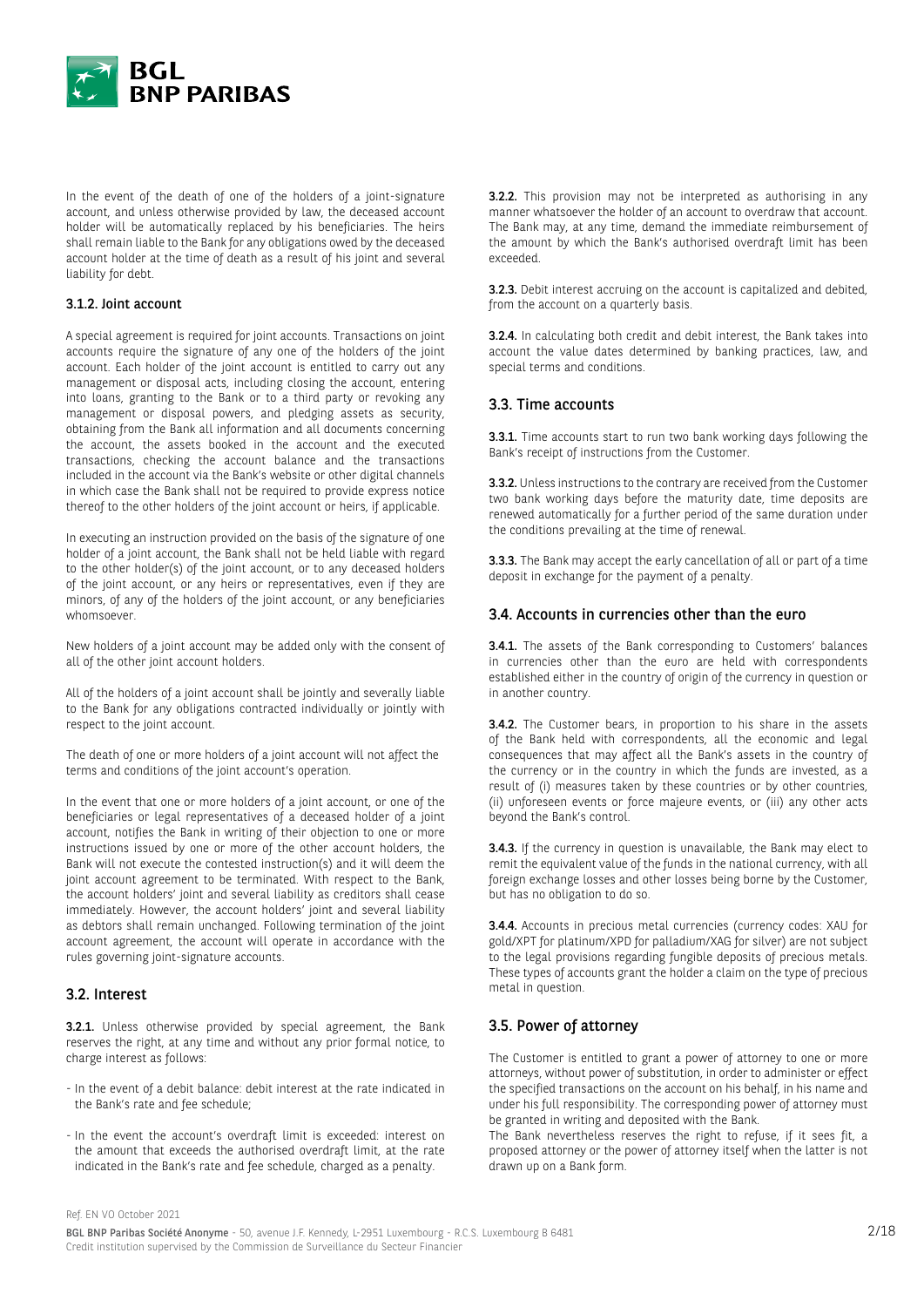

The Customer accepts that he has an obligation to the Bank regarding all orders and transactions identified by the Bank as having been given by the attorney(s), if they are covered by the authority granted in the power of attorney.

The Bank reserves the right, but has no obligation, to ask the Customer for confirmation of the instruction(s) given by the attorney(s).

The power of attorney shall remain valid until its revocation by the Customer or the occurrence of any other event which causes its termination.

### 3.6. Rates Used

The Bank may, in particular, use reference rates, i.e. EONIA, €STR or IBOR (EURIBOR, LIBOR, etc.) or rate combinations to calculate the interest rates applicable to the following products (collectively referred to as the "Banking Products"):

- Call money;
- Account overdrafts;
- Term accounts;
- Term deposits;
- Optiflex current accounts;
- Any other product referencing a rate such as EONIA or IBOR not covered by specific contractual documentation.

IBOR (Interbank Offered Rates) refers to EURIBOR and LIBOR.

The EURIBOR rate is the interbank interest rate in euros administered by the European Money Markets Institute (EMMI) or any other entity that replaces the EMMI. It is published on the EMMI website (emmibenchmarks.eu/) or the website of the entity that replaces the EMMI.

The LIBOR rate is the interbank interest rate administered by ICE Benchmarks Administration (IBA) or any other entity that replaces IBA. It is published on the IBA website (theice.com/iba/libor) or the website of the entity that replaces IBA. It is published in five different currencies (EUR, USD, GBP, JPY, CHF).

The EONIA (Euro Overnight Index Average) is the overnight rate in euros and is administered by the European Money Markets Institute (EMMI) and published on its website (emmi-benchmarks.eu/).

The €STR (Euro Short Term Rate) is the risk-free overnight rate in euros administered by the European Central Bank (ECB) and published on its website.

The SONIA (Sterling Overnight Index Average) is the risk-free rate for sterling (GBP) as provided by the Bank of England.

The SARON (Swiss Average Rate Overnight) is the risk-free rate for the Swiss franc (CHF) as provided by the SIX Swiss Exchange.

SOFR is the daily Secured Overnight Financing Rate provided by the Federal Reserve Bank of New York as administrator of the benchmark index (or administrator that succeeds it) on the Federal Reserve Bank of New York website (newyorkfed.org/) or any source that replaces it.

#### 3.6.1. Temporary unavailability of a reference rate

If, on the interest determination date for the Banking Products, the reference rate is unavailable, or no quote appears on the rate administrator's website, the interest rate for the interest period concerned shall be equal to the last reference rate available on the rate administrator's website plus the margin, unless the unavailability of the quote is permanent.

3.6.2. Permanent unavailability of a reference rate

- (i) If any of the following events occur:
	- Any substantial disruption to the rate or adjustment to how it is calculated;
	- Unavailability of the reference rate or failure to quote the rate on the administrator's website for a period defined by the calculating agent, or any declaration made by a competent authority relating to the provision of the rate being permanently or indefinitely withdrawn or terminated;
	- Prohibition by a competent authority, regulator or other official entity of the use of the reference rate, or indication that its use is subject to restrictions or adverse consequences;
	- Absence or withdrawal of authorisation of the rate administrator, or absence or withdrawal of the rate or its administrator from an official register;

the Bank shall use a replacement reference rate as a substitution for the reference rate.

- (ii) The replacement reference rate is defined as:
	- The alternative rate and any adjustment published that is endorsed, approved or recognised by the reference rate administrator, central bank, reserve bank or monetary authority, or any other similar institution, competent authority, committee or body that is established, endorsed or approved by the latter (such as the working group on euro risk-free rates instituted by the European Central Bank, the European Securities and Markets Authority and the European Commission or any body that succeeds it, or the Alternative Reference Rates Committee (ARRC)), or in the absence of such a rate,
	- The replacement reference rate shall be the deposit facility rate of the relevant central bank and any adjustment as determined by the Bank in accordance with paragraph 3.6.3 below.

The adjustment is a margin designed to minimise or eliminate any potential value transfer between the Bank and the Client resulting from the substitution of the reference rate and to ensure that the replacement reference rate is equivalent to the reference rate on the day of reference rate substitution in compliance with paragraph 3.6.3 below. The adjustment may be positive or negative.

The deposit facility rate of the relevant central bank means the deposit facility rate published by the relevant central bank.

The same approach shall be applied by the Bank in the event of the subsequent occurrence of permanent withdrawal or termination.

3.6.3. Consequences of using the replacement reference rate

When a replacement reference rate has been determined:

- In order to ensure the continuity of the Banking Product, the Bank shall determine any technical changes or adjustments required in order to ensure the replacement reference rate is comparable to the reference rate used for the Banking Product. It shall do so in good faith and in accordance with the standards of the banking profession;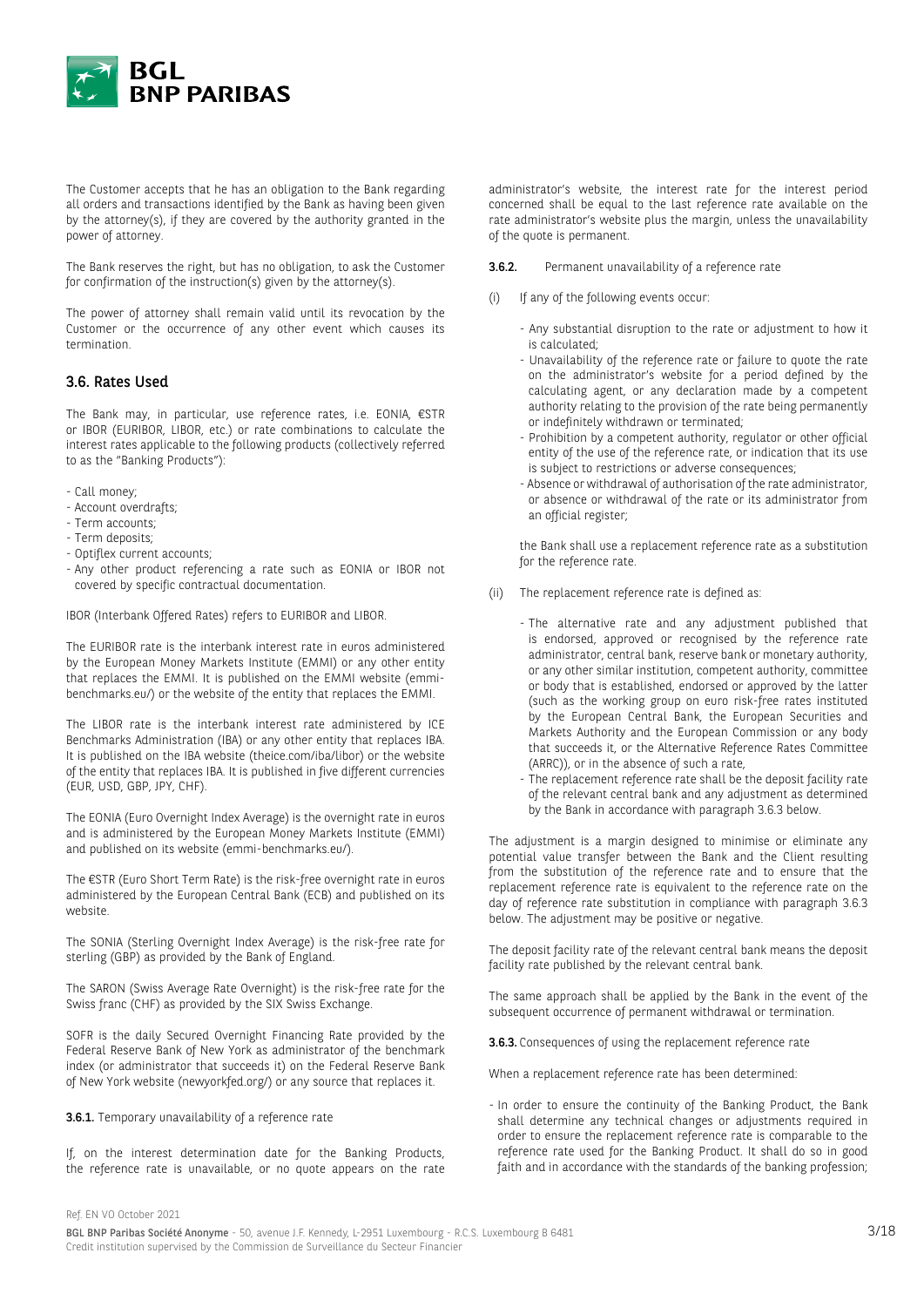

- Any reference to the reference rate in the Banking Products shall be considered as a reference to the replacement reference rate;
- The Bank shall notify the Client of the replacement reference rate and the details described above as soon as possible.

# **4. DEPOSITS OF FINANCIAL INSTRUMENTS**

4.1. The Bank can accept any Luxembourg or foreign financial instruments on deposit.

4.2. In the absence of any special agreement to the contrary, financial instruments are deposited in a fungible account. As a consequence, the Bank is obliged to return to the Customer financial instruments of the same type but not bearing the same numbers.

4.3. The Bank ensures that a distinction is made between the financial instruments held for a Customer and its own financial instruments.

4.4. The Bank is authorised to place, on behalf of and at the risk of the Customer, deposited financial instruments with correspondents/thirdparty depositories and/or centralised financial instruments depositaries chosen by the Bank in Luxembourg or abroad. Deposits abroad are subject to the laws, customs and practices of the place of deposit.

4.5. When the Bank deposits or orders the deposit of the financial instruments of a Customer on a custody account subject to foreign law, the rights of the Customer relating to the financial instruments deposited on that custody account may differ from his rights under his national law had the deposit not been made.

4.6. The Bank may deposit the financial instruments in an omnibus account with a third-party depository.

The Bank ensures that any financial instrument deposited with a thirdparty depository (whether or not deposited in an omnibus account) is identifiable separately from the financial instruments belonging to the Bank and from the financial instruments belonging to the third-party depository. However, when financial instruments of Customers are held by a foreign third-party depositary, that third-party depositary may not be able under local law to separately identify Customers' financial instruments from its own assets or from the Bank's assets. In such case, the ownership rights of the Customer may not be protected, especially in the case of insolvency of the third- party depositary. Accordingly, the Customer risks not recovering all of his assets.

Upon the Customer's request the Bank will provide further details on its third-party depositories.

4.7. In any event, the Bank shall be responsible only for selecting and monitoring the third-party depositary it has appointed.

4.8. Deposited financial instruments must be recognised as «good delivery», that is to say they must be authentic, in good material condition, not subject to stop payment, forfeiture or sequestration anywhere whatsoever and complete with all coupons yet to mature.

The Customer shall be liable for all loss or damage resulting from inauthenticity, apparent or latent defects, or problems inherent in the financial instruments he has deposited with the Bank.

He shall bear all of the consequences and any expenses related to the return of financial instruments that are not recognised as «good delivery». To this end, the Bank reserves the right to debit the Customer's account at any time for the amount of any loss or damage and/or any expense incurred.

4.9. Financial instruments may be withdrawn only after a period of notice determined by the Bank, which may vary according to the place of deposit.

4.10. In all cases, the events and operations affecting a financial instrument that has been deposited will be processed on the basis of information sent to the Bank by the third-party depositary of the financial instruments, as well as information from any other source. Accordingly, the Bank shall not be held liable for the inaccuracy of this information or any errors resulting therefrom.

4.11. Unless mandatory statutory provisions apply, the Bank is under no obligation to inform the Customer of events concerning the life of any companies that have issued financial instruments deposited with the Bank. These events and associated operations will be processed on the basis of the information sent to the Bank, in particular by issuers of financial instruments, as well as by the third-party depositary of the financial instruments as well as information from any other source. The Bank shall not be held liable for the inaccuracy of such information or any errors resulting therefrom.

4.12. Unless the Customer gives the Bank instructions to the contrary in good time, the net proceeds of payable coupons and redeemable financial instruments are credited automatically to the Customer's account in the corresponding currency.

4.13. If no account is held in the corresponding currency, the Bank reserves the right either to open such an account or to convert the net proceeds into euros.

4.14. In the event that the Bank credits the Customer's account with the value of redeemable financial instruments and coupons that it has been unable to encash, for reasons beyond its control, the Bank is authorised to debit the Customer's account automatically.

4.15. For any event that affects a deposited financial instrument and does not require specific instructions from the Customer, the Bank automatically proceeds with the usual administrative tasks and actions.

4.16. For any event that affects a deposited financial instrument and requires specific instructions from the Customer, the Bank informs the Customer of the event and asks for instructions. In the absence of instructions, the Bank acts in the manner stated in the information notice. Furthermore, in emergencies where it is impossible to contact the Customer, the Bank reserves the right, but is not obliged, to carry out a transaction that appears to be in the Customer's interest.

4.17. The Bank may not be held liable for any direct or indirect loss suffered by the Customer as a result of:

- a lack of instructions or late instructions from the Customer or a third party appointed by the Customer, or
- a failure by the Customer, or a third party appointed by the Customer, to provide information required by law, or
- a failure to submit or the late submission of requests for information by a third party, or a failure to respond or late response to requests for information by a third party,
- transactions that affect a deposited financial instrument carried out on the Customer's instructions or those of a third party appointed by the Customer, or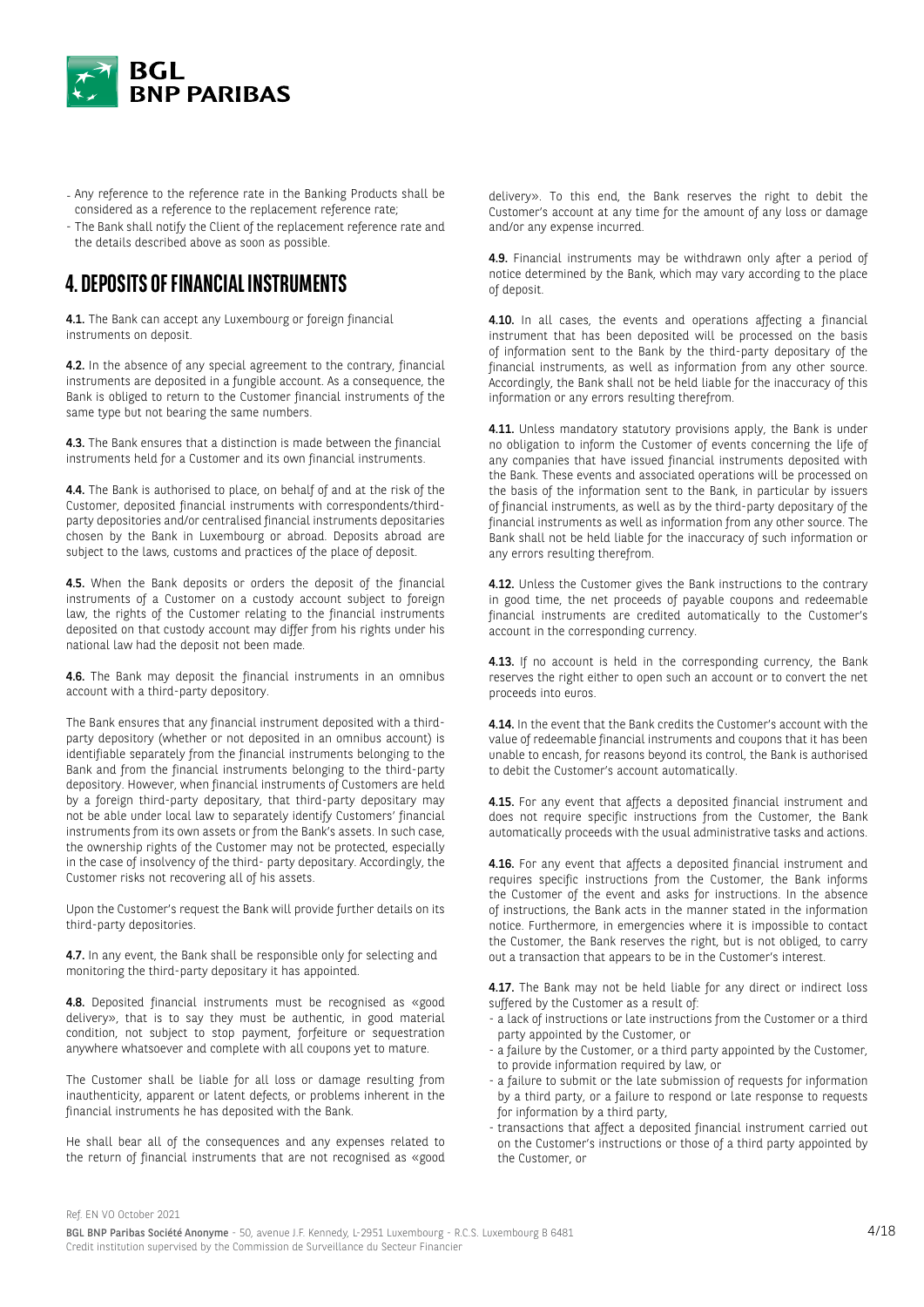

- transactions that affect a deposited financial instrument initiated automatically by the Bank, in accordance with this clause.

4.18. When the Bank acts as an intermediary by purchasing, subscribing and/or holding financial instruments in its name but on the Customer's behalf, the Bank's only obligations are those indicated in the present clause 4. If the Customer gives the Bank instructions that the Bank cannot or does not want to execute in its name, the Bank shall take all steps to enable the Customer to act on his own behalf. The Customer agrees to indemnify the Bank for any damages, costs, losses, claims, requests or expenses that it may bear or incur in its capacity as intermediary.

4.19. The Bank may receive, on the basis of Luxembourg or foreign laws or regulations, requests for certain information (in particular relating to the Customer's identity and the financial instruments held) on shareholders or bondholders of companies issuing financial instruments, from said companies, from third parties appointed by said companies, or from other intermediaries, in order to identify the shareholders or bondholders of the aforementioned companies that issue financial instruments.

The Customer hereby authorises and instructs the Bank to disclose the necessary information, pursuant to applicable laws and regulations, either directly or through any party involved in the custody of securities referred to in Article 4.4 of the General Terms and Conditions (in particular correspondents/third-party depositories and/or centralised financial instruments depositaries chosen by the Bank in Luxembourg or abroad).

The Customer hereby undertakes to provide the Bank with all information required by law as soon as possible, and to take all necessary measures to obtain the information requested, once informed of such request.

# **5. INFORMATION AND RISKS RELATING TO FINANCIAL INSTRUMENTS**

**5.1.** The services of the Bank cover a wide range of financial instruments. Each financial instrument has its own characteristics and is subject to particular risks. Certain financial instruments may not be suitable or appropriate for a particular Customer in light of his categorisation (nonprofessional or professional Customer regarding financial matters) and/or his knowledge and experience, financial situation (including his ability to bear losses) and/or investment objectives (including his risk tolerance).

5.2. A general description of the nature and risks of those financial instruments to which the Bank's investment and ancillary services relate will be provided to Customers in accordance with clause 23 of these Terms and Conditions.

5.3. Prior to investing in units in Undertakings for Collective Investment in Transferable Securities ("UCITS") or in packaged and insurancebased investment products ("PRIIPS"), the Customer engages to consult the "key investor document" concerned that contains important information on the characteristics and risks of the financial instrument. The Customer has the possibility to consult the document on the Bank's website (bgl.lu) or he can obtain a copy at one of the Bank's branches or via his usual contact person.

Key investor documents concerning UCITS and PRIIPS that are distributed by the Bank will be provided by the Bank to Customers in accordance with clause 23 of these Terms and Conditions.

5.4. The Customer acknowledges the importance to read all documentation provided by the Bank with respect to the relevant financial instruments before transmitting an order in relation to such financial instrument. The Customer undertakes, if necessary, to request additional information so that he understands the features and the risks associated with the relevant financial instruments.

# **6. PROTECTION OF DEPOSITORS AND INVESTORS**

6.1. The Bank takes various measures in order to ensure, to the extent possible, the protection of the financial instruments and other assets it holds, and where relevant those held by third-party depositories on behalf of the Customer. Such measures notably include the segregation of financial instruments and other assets of the Bank and of the Customer, technical procedures aiming to ensure that financial instruments and other assets held by the Bank are kept in secure and protected places, appropriate training and monitoring of staff, regular checks of the matching of account registers with the financial instruments and other assets held on behalf of the Customer.

6.2. The Bank is a member of the "Fonds de garantie des dépôts Luxembourg" (FGDL), which ensures the protection of Customers' deposits up to certain amounts and subject to certain conditions, in case of default of the Bank.

6.3. A form containing information about the protection of Customers' deposits is enclosed with these Terms and Conditions and provided to the Customer on an annual basis in accordance with clause 23 of these Terms and Conditions.

6.4. The Bank is a member of the "Système d'indemnisation des investisseurs Luxembourg" (SIIL), which ensures the protection of Customers' financial instruments and funds with regard to investment operations, up to certain amounts and subject to certain conditions, in case of default of the Bank.

6.5. A document describing the main features of this investor protection system is available on the SIIL website and will be provided to the Customer upon request in accordance with clause 23 of these Terms and Conditions.

# **7. USE OF FINANCIAL INSTRUMENTS BY THE BANK**

7.1. Subject to the Customer's express approval and to the specific terms and conditions agreed upon to that effect, the Bank may use the Customer's financial instruments in relation to securities financing transactions (i.e. stock lending or stock borrowing or the lending or borrowing of other financial instruments, a repurchase or reverse repurchase transaction, or a buy-sell back or sell-buy back) or otherwise for its own account or for the account of another customer, at the risk and for the profit of the Bank, on the condition that such transactions are carried out on markets that are generally open to professionals in the financial sector. To this end, the Customer transfers legal ownership of the financial instruments to the Bank.

7.2. Notwithstanding the above paragraph, the Customer will be deemed to have retained ownership of the financial instruments for the purposes of pay-outs (dividends, interest, reimbursements, etc.) and for any rights, operations, or events relating to the financial instruments.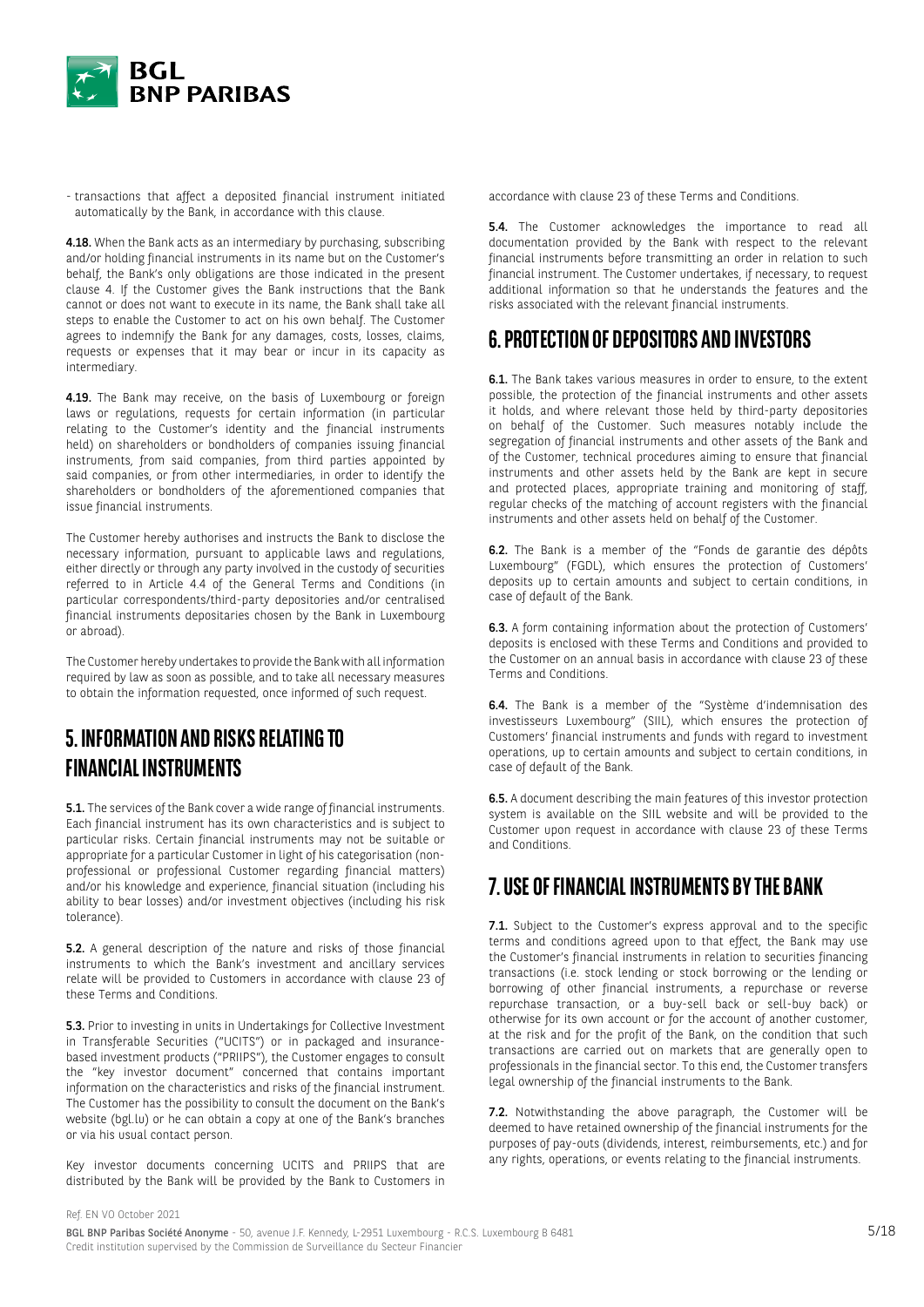

7.3. The Bank shall pay the Customer a commission as remuneration for the use of the financial instruments and to cover the risk associated with the correspondent bank's solvency.

7.4. The Customer may request restitution of all or part of the financial instruments at any time, subject to at least three working days' notice.

7.5. If the Bank is unable for any reason to return the financial instruments or equivalent financial instruments, it will be considered to have fulfilled its restitution obligation if it credits the Customer's account with an amount corresponding to the market price of the financial instruments at the end of the notice period.

7.6. The Bank may at any time discontinue the use of the financial instruments by returning the financial instruments or equivalent financial instruments to the Customer, or an amount corresponding to the market price of the financial instruments on the date of restitution.

# **8. PAYMENT SERVICES**

### 8.1. General information

The Bank may provide its Customers with payment services such as cash deposits and withdrawals, bank transfers, standing orders and direct debits (Direct Debits), payment transactions by debit or credit card, issuance and/or acquisition of payment instruments and with online access services to the payment account on its website ("E-banking"), information services for the accounts and for initiation of online payments.

### 8.2. Direct debits

8.2.1. Direct Debits means a payment service in which the Customer authorizes a third party (the beneficiary), by giving him/her a "Direct Debit order", to instruct the Bank to transfer a sum of money from the account of the Customer to the account of the beneficiary. The Bank shall transfer the said sum of money to the beneficiary at the date or at the dates agreed between the Customer and the beneficiary. The sums to be transferred may be different.

8.2.2. Since 1 February 2014, only European direct debits under the SEPA scheme have been available for payments in euros in Luxembourg and to SEPA zone countries and territories, such as countries in the European Economic Area (27 EU member states + Iceland, Liechtenstein, Norway, Andorra, Monaco, the UK, San Marino, Switzerland and the Vatican).

Two schemes are available:

- SEPA "Core" Direct Debits, intended for Consumer Customers and Professional Customers, i.e. customers acting in the context of their commercial or professional activity;
- SEPA "Business-to-Business" (or "B2B") Direct Debits intended only for Professional Customers.

#### 8.2.3. Legacy Direct Debit mandates

Mandates signed prior to 1 February 2014 under the previous Direct Debit scheme will remain valid after that date, and the bank is entitled to debit the Customer's account in execution of a Direct Debit collection request in accordance with the SEPA scheme selected by the Customer's creditor, unless this has been formally contested or revoked by the Customer.

8.2.4. Restrictions on debit authorisations specific to SEPA "Core" Direct Debits

The Customer may refuse to accept SEPA "Core" Direct Debits or instruct the Bank to limit the collection of such debits:

- to a certain amount;
- to a certain frequency;
- to one or more specific creditors;

or to block collection requests issued by one or more specific creditors or from one or more specific countries.

8.2.5. Customer's obligations specific to SEPA "B2B" Direct Debits

8.2.5.1. The Customer must immediately submit to the Bank a copy of the SEPA "B2B" Direct Debit mandates, which he certifies to be a true copy, signed by him in favour of his creditors, or provide the Bank with all the information contained in these mandates. The Customer must also inform the Bank immediately, in writing or by any other agreed means of communication, in the event of the revocation or modification of any element of the mandate granted, or if he ceases to hold the status of a professional and is acting as a consumer customer.

8.2.5.2. In the event the mandate information contained in the collection file does not correspond to the information transmitted by the Customer, or if the Customer has not submitted a copy of the mandate or provided the relevant information, the Bank shall contact the Customer upon receipt of the first collection request to obtain confirmation of the mandate. If the Bank cannot obtain confirmation from the Customer within the time necessary to execute the direct debit collection request, the Customer shall bear liability for its non-execution.

8.2.6. Refund Entitlement

8.2.6.1. If a creditor initiates a Direct Debit collection request under the SEPA "Core" scheme, the consumer or professional Customer may request a refund of the amount debited from his account, without having to provide a reason for his request. He must send his refund request to the Bank in writing within 8 (eight) weeks from the date on which the funds are debited from his account.

8.2.6.2. The refund entitlement does not apply to SEPA "B2B" Direct Debits. The same applies to Direct Debits initiated by a creditor outside the European Economic Area, irrespective of the currency used.

8.2.6.3. For direct debit within the European Economic Area denominated in a currency other than the euro, the refund entitlement is available only to Consumer Customers, on the following conditions:

- the exact amount of the operation had not been determined at the time it was consented; and
- it exceeds the amount that the Customer could reasonably have expected would be debited from his account.

Customers must submit refund requests in writing to the Bank within 8 (eight) weeks of the date the funds were debited on their account.

#### 8.2.7. Disputes between Customers and Creditors

The Bank is a third party to any disputes between Customers and their creditors. Customers are responsible for settling any dispute relating to execution of a Direct Debit directly with their creditors.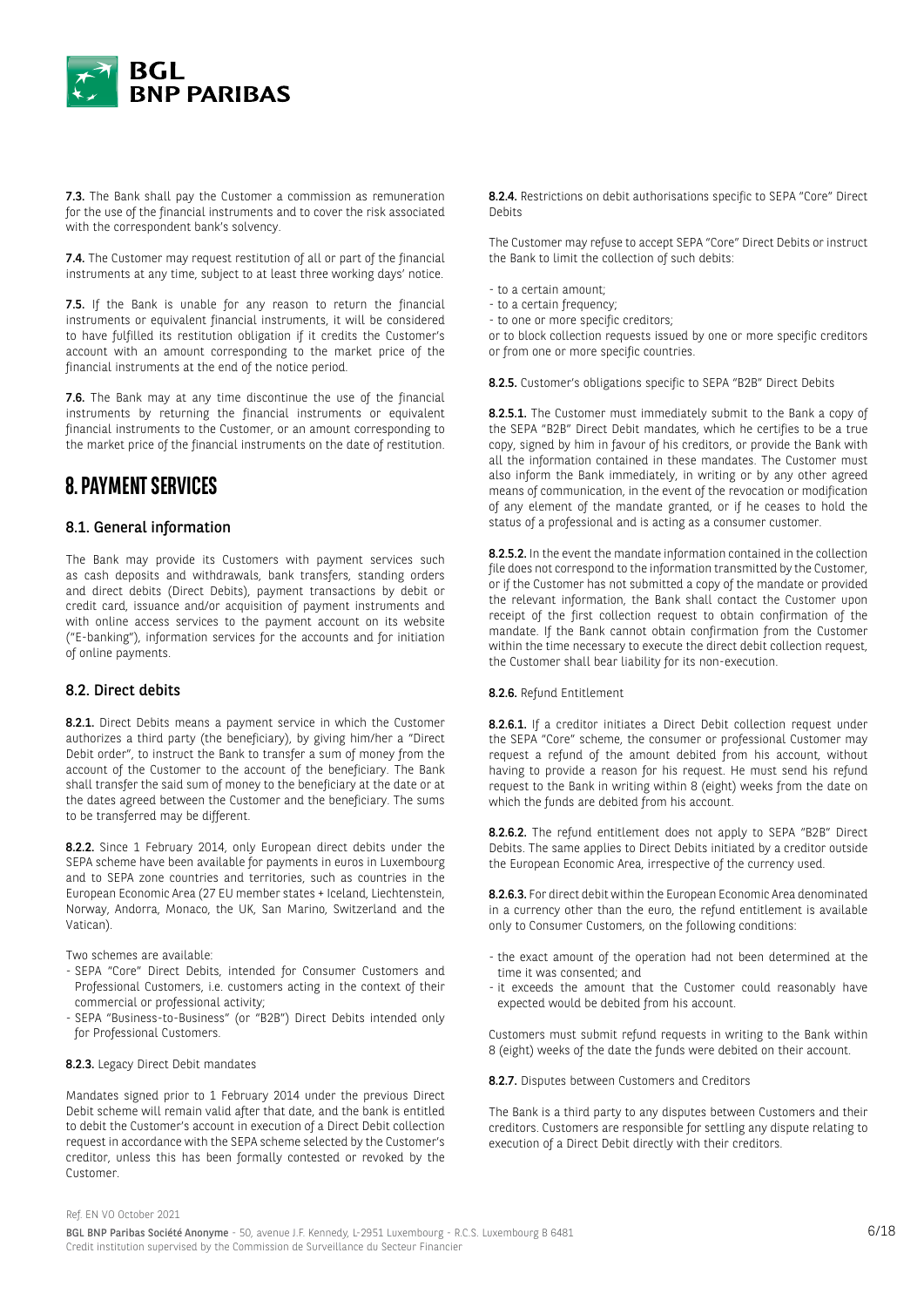

# 8.3. Fees for fund transfers

8.3.1. Unless otherwise indicated in the Bank's rate and fee schedule or in a specific agreement, the Bank applies the principle of «shared fees», meaning that each of the parties (the party issuing the order and the beneficiary) pays the fees charged by its bank by means of a debit on its account.

8.3.2. For funds transferred within the European Economic Area, fees may not be charged to the beneficiary, irrespective of the currency.

8.3.3. When the payment transaction involves a conversion of currency, the currency exchange fees are charged to the party that initiates the exchange.

8.3.4. Subject to any agreement to the contrary, the Bank will deduct its fees from the amount transferred before crediting the account of the Customer receiving the transfer. In the information given to the Customer, the Bank will indicate, if necessary and separately, the total amount, the fees charged, and the net amount of the payment transaction.

#### 8.4. Payment instruments

8.4.1. The payment instruments issued or remitted by the Bank may be subject to special terms and conditions.

8.4.2. The Bank reserves the right to block payment instruments remitted for security-related reasons or in the case of suspected unauthorised or fraudulent use of a payment instrument.

8.4.3. The Customer must take all reasonable steps to protect the payment instruments from loss, theft, misappropriation or fraudulent use. As soon as the Customer is aware of the loss, theft, misappropriation or fraudulent use of a payment instrument, the Customer must immediately notify the Bank or any other entity designated by it, in accordance with the appropriate procedures.

8.4.4. The Customer will be liable for losses resulting from any unauthorized payment transaction using a lost, stolen or misappropriated payment instrument before the Bank receives notification thereof, as well as in the event of fraudulent use or gross negligence on his part.

For the Consumer Customer, losses resulting from an unauthorized payment transaction using a lost or stolen payment instrument and for which he is liable shall not exceed 50 euros (fifty euros), unless he has acted fraudulently or with gross negligence.

8.4.5. The Customer is personally liable for all consequences that may result from the loss, theft or fraudulent use of cheques that are delivered to him.

The Bank may not be held liable for any loss or damage caused by failure to file a protest or delay in doing so.

### 8.5 Declaration by Customers who are Legal Persons

8.5.1. The Customer, where it is a legal entity, represents and warrants to and for the benefit of the Bank that:

- neither it nor any of its subsidiaries, directors or officers, nor, to the best of its knowledge, any of its affiliates, agents or employees, has engaged in any activity or conduct which would violate any applicable anti-bribery, anti-corruption or anti-money laundering laws, regulations or rules in any applicable jurisdiction;

- neither it, nor any of its subsidiaries, directors or officers, nor, to the best of its knowledge, any of its affiliates, agents or employees, is an individual or entity (a "Person"), that is, or is owned or controlled by Persons that are (i) the target of any Sanctions (a "Sanctioned Person") or (ii) located, organized or resident in a country or territory that is, or whose government is, the subject of Sanctions broadly prohibiting dealings with such government, country, or territory (a "Sanctioned Country").

8.5.2. The Customer, where it is a legal entity, specifically undertakes and warrants that it will not directly or indirectly, use the proceeds of any payment or collections or lend, contribute or otherwise make available any monies to any subsidiary, joint venture partner or any other Person: (i) to fund any activities or business of or with any Person, or in any country or territory, that, is, a Sanctioned Person or Sanctioned Country, or (ii) in any other manner that would result in a violation of Sanctions by any Person.

8.5.3. In accordance with Articles 8.5.1 and 8.5.2 of these General Terms and Conditions, the term "Sanctions" means any financial, economic or trade sanctions or restrictive measures enacted, administered, imposed or enforced by the European Union, the United Nations Security Council, the U.S. Department of the Treasury's Office of Foreign Assets Control (OFAC) and/or the U.S. Department of State, or any other relevant sanctions authority.

#### 8.6 Third party payment service providers ("TPP")

In the event that the Customer wishes to use the services of account information service providers ("AISP") or payment initiation service providers ("PISP") for access to information or, respectively, initiation of payments while his payment accounts are kept with the Bank, provided that said accounts can be accessed online, the Customer shall enter into appropriate contracts with the AISP and PISP concerned.

The Bank reserves the right to refuse the access of an AISP or a PISP to a payment account in case of objective security reasons, unauthorized or fraudulent access, unauthorized or fraudulent initiation of payment transactions and in the event that the TPP in question was not accepted as PISP or not registered as AISP with the responsible supervisory authorities.

The Customer shall bear all risks and/or financial losses, if any, related to a disclosure of his identifiers, as defined in Article 11.6, to third parties.

### 8.7. When the Customer is not a consumer

The Bank reserves the right not to apply, in full or in part, the provisions of the law of 10 November 2009 relating to the conditions and information requirements governing payment services. This could be the case, for example, for information costs, for information on currency conversion charges, and for applicable exchange rates and interest rates.

# **9. COLLECTIONS**

Collections carried out by the Bank on behalf of the Customer will be governed by the Uniform Rules for Collections issued by the International Chamber of Commerce in Paris as far as the provisions they contain do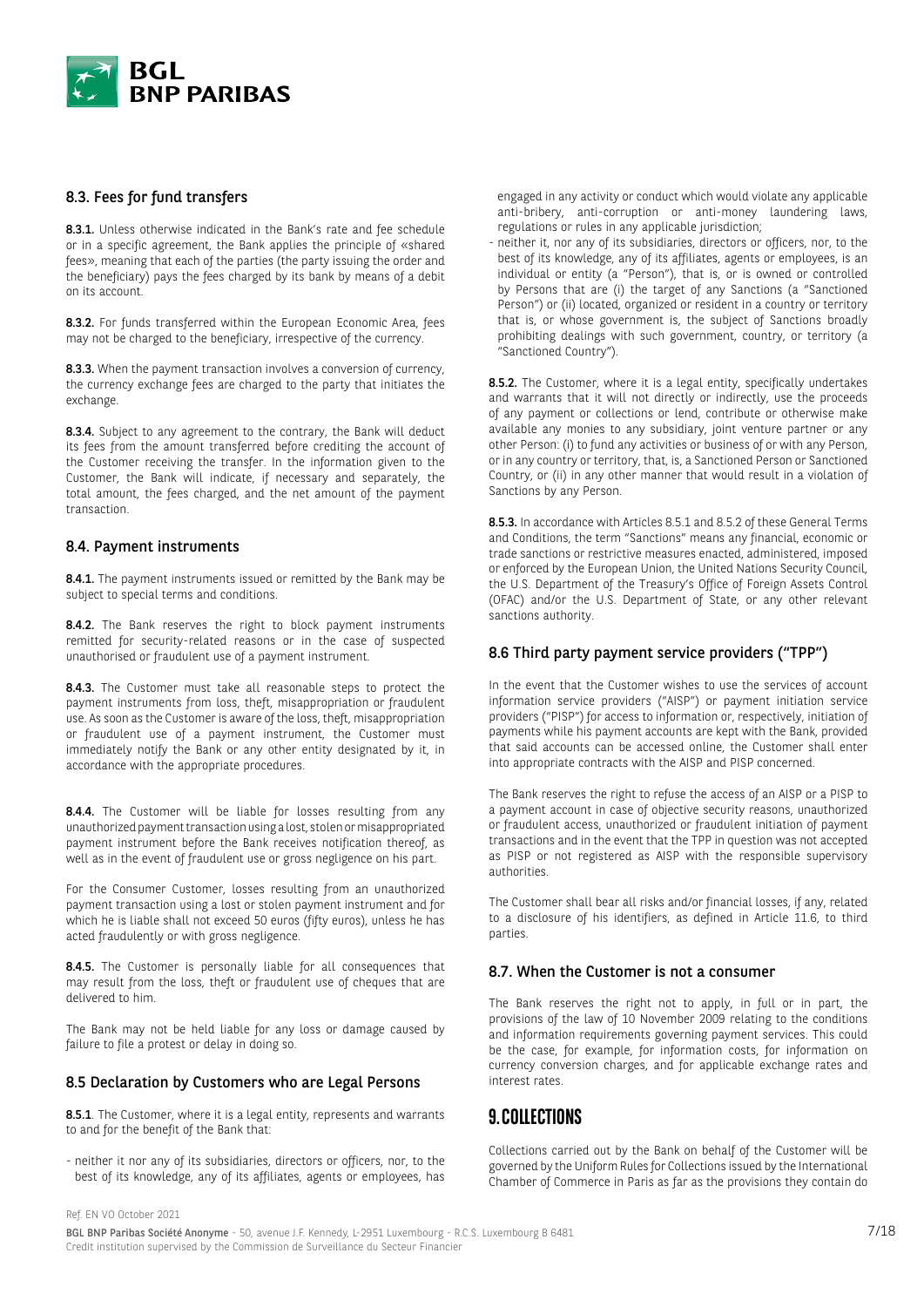

not conflict with the Bank's currently applicable general and special terms and conditions.

# **10. DOCUMENTARY CREDITS**

Unless agreed otherwise, documentary credits will be governed by the "Uniform Customs and Practice for Documentary Credits" published by the International Chamber of Commerce; the commercial terms will be interpreted in accordance with the "Incoterms® Rules" on the interpretation of international commercial terms issued by the said Chamber.

# **11. FINANCIAL PRODUCTS AND SERVICES SUBSCRIBED ELECTRONICALLY ON THE BANK'S PREMISES OR REMOTELY**

11.1. The Bank offers Customers the possibility to subscribe to certain financial products and services electronically, on its premises or remotely. When the Customer chooses these services, he is agreeing to subscribe to the products and services in question electronically, whatever the amount in question, up to the limits accepted by the Bank.

11.2. In subscribing to one of these products or services electronically on the Bank's premises or remotely, the Customer accepts that the necessary pre-contractual and contractual documents shall be communicated to him in a durable medium other than paper, namely via electronic communications channels. The Bank stores these documents on its servers and they are accessible to the Customer as part of his remote account access or in accordance with the methods agreed between him and the Bank. The Customer is always able to print these documents or request for them to be printed onto paper and/or to save them to the hard drive of his computer or to any other durable medium.

11.3. When the handwritten signature has been replaced by a personal and confidential means of electronic access, such as providing an electronic signature, typing an identification number on a keyboard, electronically communicating a password, or any other technical procedure implemented by the Bank, the use of such means by the Customer will have the same binding force as the use of a handwritten signature.

11.4. When the Customer remotely accesses the Bank's services, he must ensure that his telecommunication equipment and subscriptions allow him to access the features offered. The information required to use remote financial services is available to the Customer on request.

11.5. The Customer agrees to use the software, programmes and applications available to him, in accordance with the Bank's instructions and recommendations. He may not, in any form or manner, make them available to third parties or copy, decompile, adapt or alter them.

11.6. The user's name, the number of the Customer, the passwords, PIN codes or other electronic means of identification and authentication (the "Identifiers") which the Bank may make available to the Customer are personal and non- transferable.

Any transaction carried out electronically by use of the Identifiers of the Customer is deemed to be initiated by the Customer.

11.7. The Customer shall take the measures necessary for maintenance of the security and confidentiality of his identifiers and notify the Bank immediately of the loss or theft of his identifiers so that measures may be taken to block them. Failure to immediately notify the Bank will constitute gross negligence by the Customer, incurring his liability where relevant.

11.8. In the case that the Customer subscribes to financial products and services through a contract agreed remotely, he will benefit from a cooling- off period of 14 (fourteen) calendar days to cancel without penalty and without needing to give any reason.

Any reimbursement following invocation of the cancellation right by the Customer will be made within 30 (thirty) days following receipt by the Bank of the cancellation notice from the Customer. After this cooling-off period, the Customer may cancel the subscribed product(s) or service(s) in accordance with the general terms and conditions applying to the product (s) or service(s).

# **12. INVESTMENT SERVICES AND ANCILLARY SERVICES**

# 12.1. The Bank may offer its Customers the following investment and ancillary services :

### 12.1.1. Investment services

- Receipt and transmission of orders in relation to one or more financial instruments.
- Execution of orders on behalf of Customers
- Dealing on own account
- Portfolio management, i.e. the discretionary and personalised management of portfolios (where such portfolio includes one or more financial instruments) in accordance with a mandate given by the Customer.
- Occasional or ongoing investment advice, i.e. the provision of personalised recommendations to Customers with respect to one or more transactions relating to financial instruments.
- Underwriting of financial instruments and/or placing of financial instruments on a firm commitment basis.
- Placing of financial instruments without a firm commitment basis.

The Customer may benefit from the services of ongoing investment advice, portfolio management, underwriting of financial instruments and/or placing of financial instruments on a firm commitment basis and placing of financial instruments without a firm commitment basis, under specific terms and conditions agreed upon to that effect.

#### 12.1.2. Ancillary services

- Safekeeping and administration of financial instruments for the account of Customers, including custodianship and related services such as cash/collateral management.
- Granting credits or loans to an investor to allow him to carry out a transaction in one or more financial instruments, where the Bank is involved in the transaction.
- Advice to undertakings on capital structure, industrial strategy and related matters and advice and services relating to mergers and the purchase of undertakings.
- Foreign exchange services where these services are connected to the provision of investment services.
- Investment research and financial analysis or other forms of general recommendation relating to transactions in financial instruments.
- Services related to underwriting.
- Investment services and activities as well as ancillary services relating to commodities and other elements such as climatic variables, freight rates or inflation rates when used as underlying of certain derivatives where these are connected to the provision of other investment or ancillary services.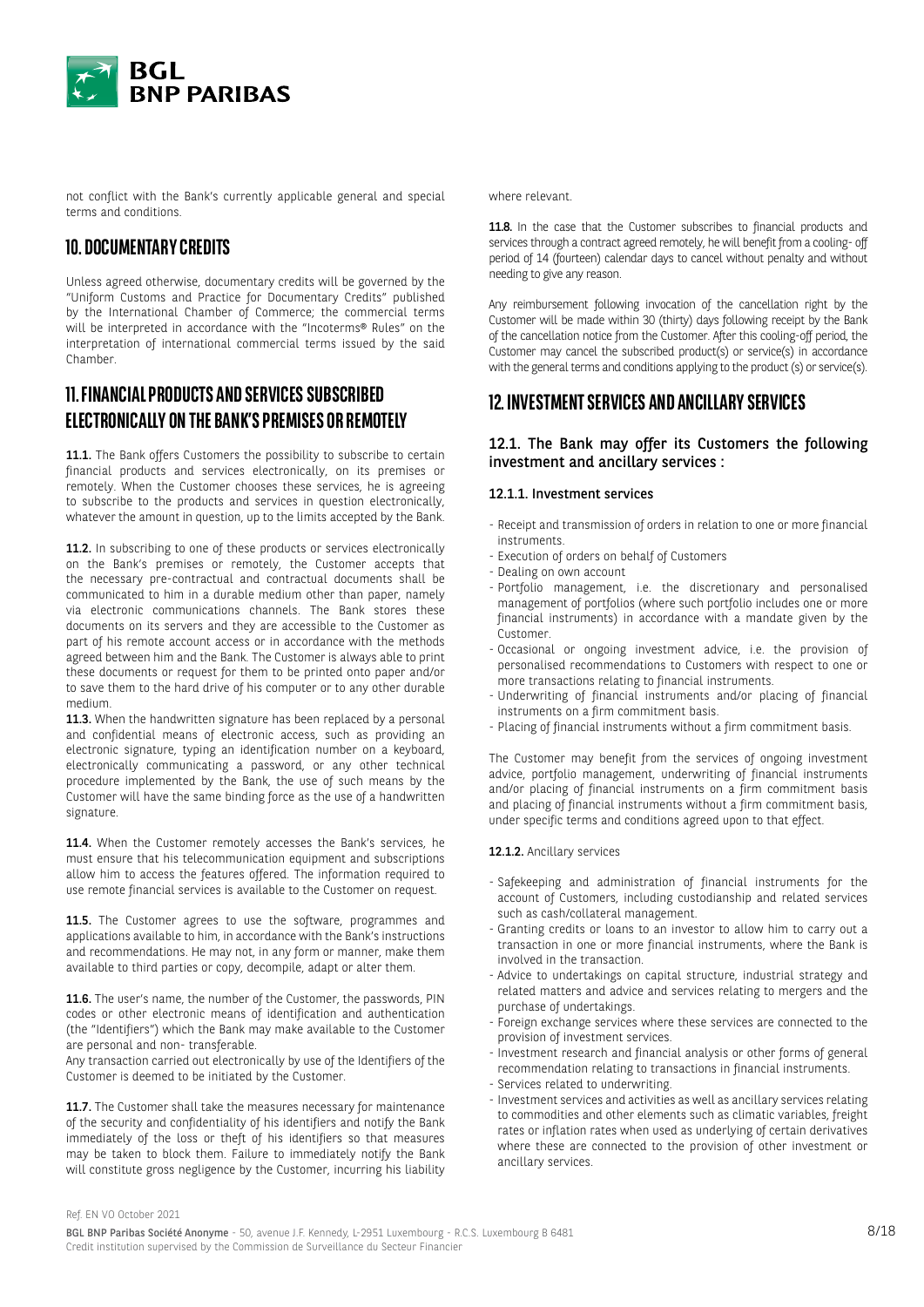

#### 12.2. Packaged services

The Bank may offer certain investment services together with other services or products as part of a package or as a condition for the provision of other services or products. Unless indicated otherwise by the Bank at the time the packaged service is provided, it is not possible for the Customer to buy the different components of the package separately.

### 12.3. Structured Deposits

These Terms and Conditions apply, where relevant, when the Bank sells or advises the Customer in relation to structured deposits, unless agreed otherwise.

# **13. CATEGORISATION OF CUSTOMERS WHEN PROVIDING INVESTMENT AND ANCILLARY SERVICES**

13.1. Each Customer is categorised by the Bank as either a "nonprofessional Customer regarding financial matters" or "professional Customer regarding financial matters".

In addition, certain professional Customers may be further categorised as "Eligible counterparties".

This categorisation is applied based on objective criteria and the Customer will be notified thereof. Specific levels of protection apply to each of these three categories. The "non-professional customer regarding financial matters" benefits from the highest level of protection.

13.2. Information about a Customer's right to request a different categorisation and information about limitations to the level of protection that a different categorisation would entail can be obtained from the Bank in accordance with clause 23 of these Terms and Conditions. Clauses 14, 16.11 and 16.12 of these Terms and Conditions do not apply to Customers categorised as eligible counterparties.

#### 13.3. Opting for stronger protection

A Customer who has been categorised as professional Customer regarding financial matters may, at any time, request the Bank to be treated as a non-professional Customer regarding financial matters (and hence benefit from the higher level of protection of non-professional Customers regarding financial matters). Likewise, an eligible counterparty may, at any time, request the Bank to be treated as a professional Customer regarding financial matters or as a non-professional Customer regarding financial matters. The Bank is, however, not obliged to accept a request for a stronger protection. Any such request will become effective only if accepted by the Bank.

### 13.4. Opting for weaker protection

A Customer who has been categorised by the Bank as a nonprofessional Customer regarding financial matters or as a professional Customer regarding financial matters and meets the opt-up conditions for a weaker protection may ask the Bank in writing to be treated as respectively a professional Customer regarding financial matters or an eligible counterparty (and hence may lose certain protections and rights), either generally or in respect of a particular investment service or transaction, or type of transaction or product. The Bank is, however, not obliged to accept a request for a weaker protection. Any such request will become effective only if accepted by the Bank.

#### 13.5. Changes to professional Customer regarding financial matters/eligible counterparty categorisation

All professional Customers regarding financial matters and eligible counterparties are responsible for keeping the Bank informed about any change which could affect their categorisation as professional Customers regarding financial matters or eligible counterparties.

Should the Bank become aware that a professional Customer regarding financial matters/eligible counterparty no longer fulfils the initial conditions that made him eligible for a professional Customer regarding financial matters/eligible counterparty treatment, the Bank may take appropriate action, including re-categorising the Customer as a professional Customer regarding financial matters or a nonprofessional Customer regarding financial matters.

# **14. CUSTOMER PROFILE, SUITABILITY AND APPROPRIATENESS ASSESSMENT, INVESTMENT ADVICE**

14.1. When providing investment or ancillary services, the Bank may have to seek, under certain circumstances as determined by the Bank (e.g. where the Customer is a legal person or is a group of two or more natural persons), information not only on the Customer but also on other persons (e.g. the natural persons representing the Customer) in order to conduct its assessment of suitability or appropriateness. The Customer ensures that the Bank is provided with all necessary information on other persons, as is necessary for the Bank to conduct such assessment of suitability or appropriateness.

14.2. When providing investment advice or portfolio management services, the Bank assesses whether transactions are suitable for the Customer, based on the information provided by the Customer to the Bank on his knowledge and experience in the investment field, his financial situation (including his ability to bear losses) and his investment objectives (including his risk tolerance). The assessment of the suitability of the transactions for a Customer is one of the measures used by the Bank to ensure that it acts in the Customer's best interest.

Where required by law, the Bank assesses, before offering investment services other than investment advice or portfolio management, whether the investment service or product envisaged is appropriate to the Customer, based on the information provided by the Customer to the Bank on his knowledge and experience in the investment field.

14.3. It is the responsibility of each Customer to ensure that any information provided to the Bank is accurate and up-to-date and to inform the Bank immediately of relevant changes to the information provided to the Bank. The Bank is fully entitled to rely on information provided to it. Situations where information is incorrect, inaccurate, outdated or incomplete may lead the Bank to provide an investment service or product that is not appropriate or suitable for the Customer and may thus have adverse consequences for the Customer for which the Bank does not accept liability.

14.4. On the basis of the information available to the Bank (including in case of incomplete or conflicting information or when no information is available) the Bank reserves the right not to provide the services or may be prohibited by law to provide such services.

BGL BNP Paribas Société Anonyme - 50, avenue J.F. Kennedy, L-2951 Luxembourg - R.C.S. Luxembourg B 6481 Credit institution supervised by the Commission de Surveillance du Secteur Financier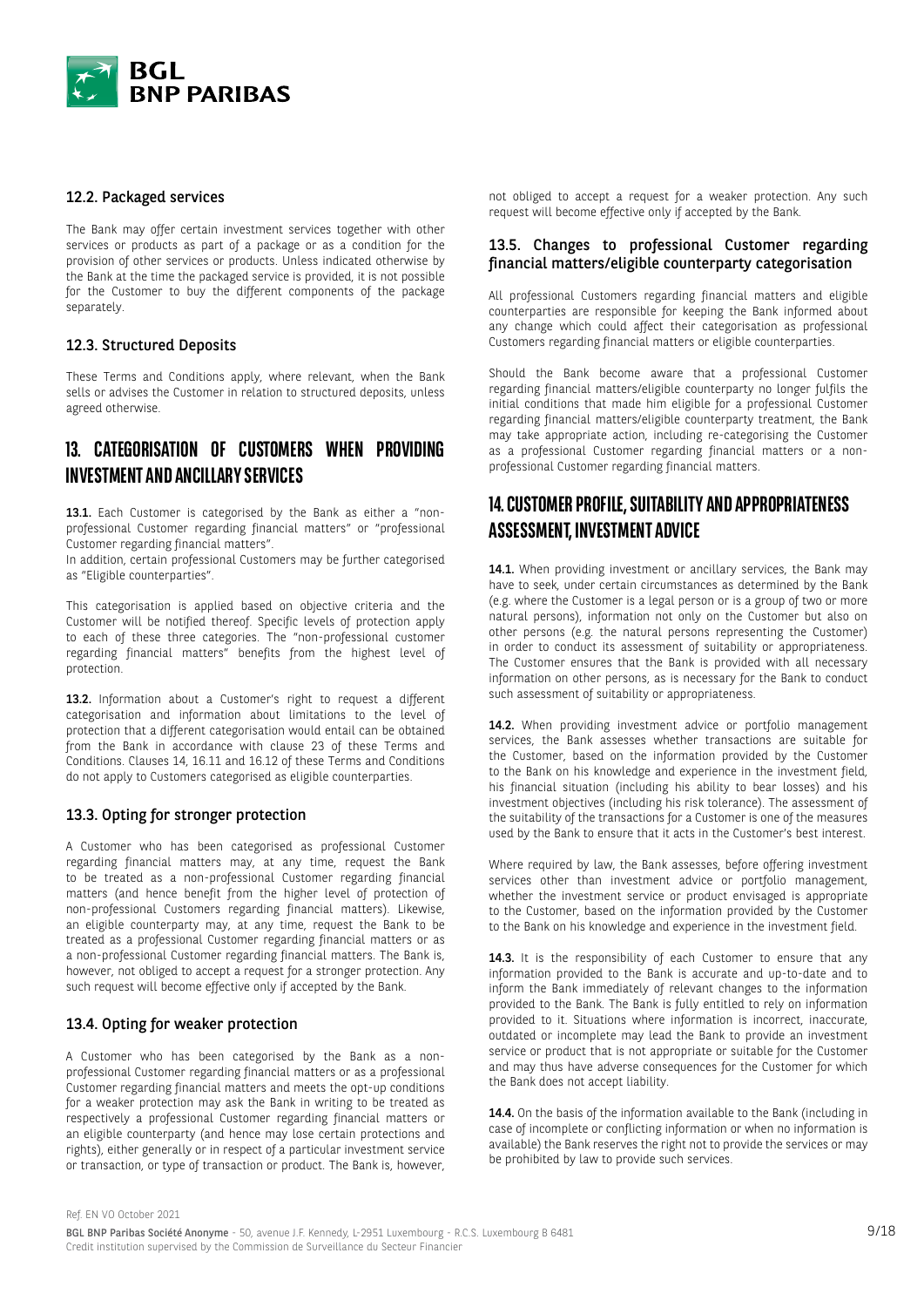

14.5. The Customer acknowledges that any change to the information provided to the Bank or any omission to provide relevant information may affect the outcome of the suitability/appropriateness assessment made by the Bank.

#### 14.6. Investment Advice

The Bank may, upon the Customer's request, provide investment advice in relation to certain types and categories of financial instruments, including financial instruments issued by the Bank or other entities of the BNP Paribas Group.

Investment advice can take the form of occasional advice (i.e. a personalised recommendation provided by the Bank to a Customer in respect of a transaction related to one or more financial instruments) or ongoing investment advice (i.e. a series of such personalised recommendations and/or providing periodic suitability reports related to the Customer's financial instruments held with the Bank, on the basis of specific terms and conditions agreed upon to that effect).

When providing investment advice, the Bank provides the Customer with statements on the suitability. However, it always remains the Customer's own responsibility to decide whether or not to follow the investment advice given by the Bank.

Unless agreed otherwise, the Bank provides investment advice on a non- independent basis, which means that the range of financial instruments that are assessed by the Bank when providing investment advice may be limited to financial instruments issued or provided by the Bank or other entities having close (legal or economic) links with the Bank or the BNP Paribas Group.

# 14.7 Target Market

When distributing financial instruments, the Bank shall take into consideration the target market pre-determined by the producer and/or itself, under consideration of the needs, characteristics and objectives of the applicable group of Customers. The Bank may nevertheless recommend and/or sell financial instruments to a Customer who does not come under the pre-determined target market in the event that the financial instruments are considered as appropriate and/or adequate in the specific case of the Customer, taking into consideration, in particular, the objectives of composition and diversification of the portfolio, the coverage and/or other specific characteristics related to the individual profile of the Customer.

# **15. GENERAL RULES FOR CUSTOMER ORDER EXECUTION**

15.1. In principle, the Bank will execute instructions and orders when they are given by the Customer or on his behalf in a written and duly signed document.

The parties may agree to an exception to this rule and allow the execution of instructions or orders given orally, by fax or by other electronic communication methods, whatever the amount in question, up to the limits accepted by the Bank.

The Bank's execution of these instructions or orders shall constitute proof of the parties' agreement to said exception. In that case, the Bank's records, in and of themselves, shall constitute evidence of the agreed terms of execution.

The Customer represents that it shall assume liability, alone and

without contest, for any harmful consequences of fraud or errors in the transmission or comprehension of the message, including errors regarding the Customer's identity, unless the Customer can prove that the fraud was perpetrated by the Bank or its personnel.

15.2. If the Customer sends the Bank a written instruction or order without specifying that it is confirming or modifying an instruction or order given orally, the Bank shall be entitled to consider that the written instruction or order is a new instruction or order.

15.3. Customer orders will be executed within the time it takes for the Bank to perform its verification and processing procedure and in accordance with the conditions of the market on which they are to be processed.

15.4. The Bank reserves the right to postpone the execution of such instructions, to demand additional information or even written confirmation if it considers the instructions to be incomplete, ambiguous or lacking sufficient proof of authenticity. The Bank will not accept liability for delayed execution under these circumstances.

The Bank may refuse to execute an order or suspend its execution when this order concerns transactions or products that the Bank does not customarily handle, or the order violates the Bank's policies or code of ethics or is likely to involve a risk for the Bank.

15.5. The Customer must alert the Bank in writing in each particular instance in which payments are linked to meeting a deadline and delays in execution could cause a loss. These payment instructions must, however, always be provided sufficiently in advance and will be subject to the usual execution terms and conditions. When the Bank is unable to execute these instructions within the required time, its liability towards the Customer will be limited to the loss of interest related to the delay.

15.6. Proof of order execution will be adequately established by the record of the transaction in the statement of account.

15.7. For operations in which the handwritten signature has been replaced by a personal and confidential means of electronic access, such as providing an electronic signature, typing an identification number on a keyboard, electronically communicating a password, or any other technical procedure implemented by the Bank, the use of such means by the Customer will have the same binding force as the use of a handwritten signature.

15.8. In the event that a Customer order is executed by a third party, the Bank does not accept liability in that regard if the third party was chosen by the Customer.

# **16. EXECUTION RULES FOR ORDERS ON FINANCIAL INSTRUMENTS**

16.1. The Bank agrees to execute or to have executed orders for the purchase or sale of financial instruments in the Grand Duchy of Luxembourg or abroad in accordance with the instructions given by the Customer and in conformity with the laws, customs and practices of the place where they are executed.

16.2. Unless agreed otherwise in writing, when the Bank receives an order from a Customer (and accepts it) for the purchase/subscription or sale/redemption of financial instruments, the Bank may, at its discretion (i) execute itself the Customer order, (ii) transmit the order to a third party for its execution or (iii) act as counterparty to the transaction (i.e.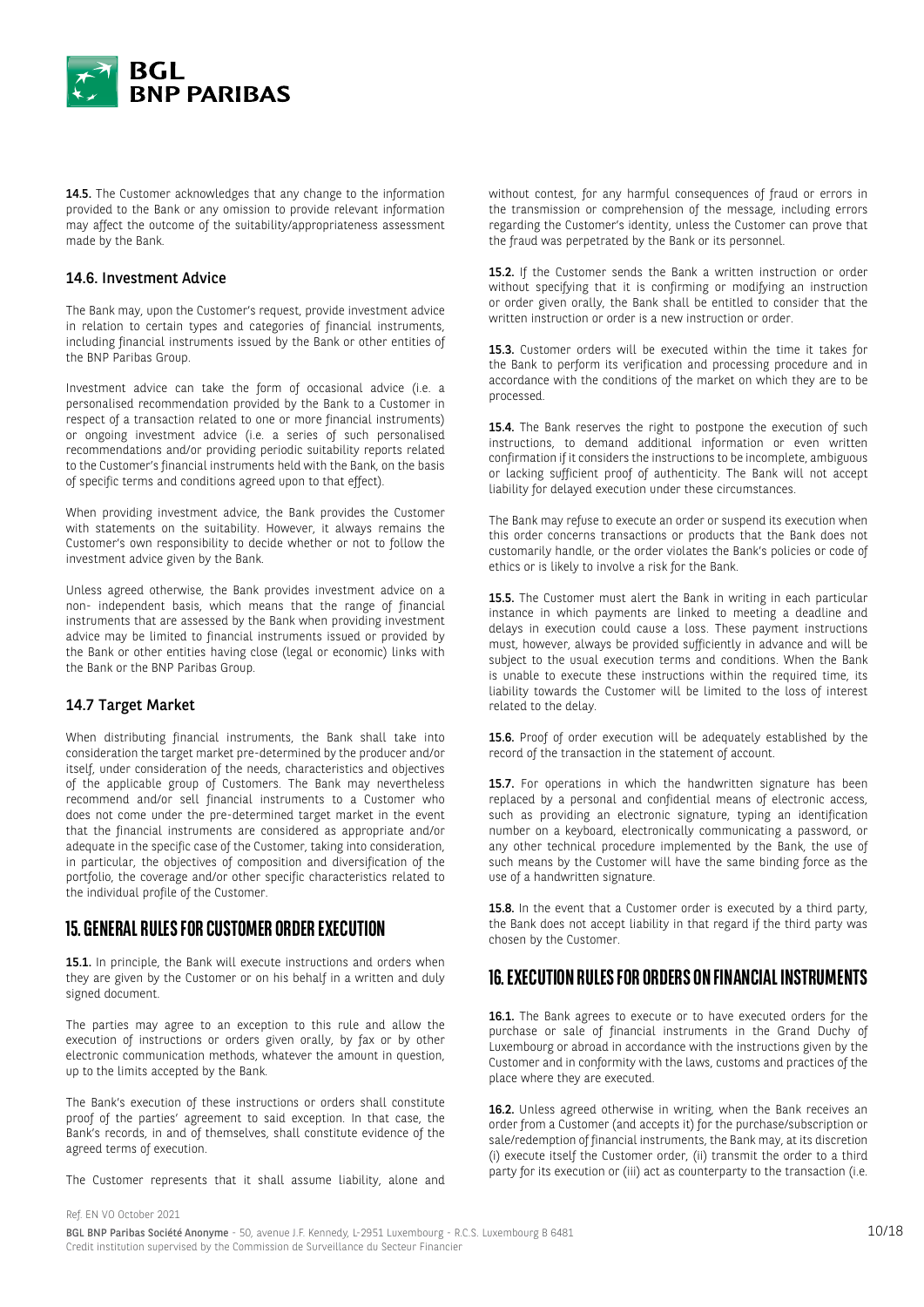

deal on own account), those three means of order execution together referred to as order execution services.

16.3. Unless otherwise instructed, all financial instruments purchased on behalf of the Customer will be placed on deposit and will be subject to a custody fee charged from the date of purchase at the relevant rates in effect.

16.4. At the time orders are placed, the Customer shall provide funds to cover purchases of financial instruments or deliver the financial instruments to be sold.

If no cover or insufficient cover is provided, the Bank may, at its option, either reject orders to buy or sell or execute them in part or in whole.

16.5. Unless stipulated otherwise, stock exchange orders are valid until the end of the month in which they have been placed. They shall be renewed only at the express request of the Customer. Nevertheless, orders received during the last eight working days of a month that cannot be executed during the remaining working day(s) of the month shall remain valid until the end of the following month.

16.6. Unless legal or regulatory provisions state otherwise, orders marked "valid until executed or revoked" or bearing an equivalent mention will expire on the last day of the year in which they were received by the Bank.

16.7. The Bank reserves the right to choose, in accordance with its execution policy (where applicable) the order execution venue unless this is stipulated specifically by the Customer. In all cases, orders to be transmitted to correspondents will be executed only if transmission is physically possible in good time, taking account of local customs and practices.

16.8. It is assumed that a Customer who asks the Bank to execute orders for buy or sell options or futures contracts is aware of the risks inherent in such operations, which are, moreover, subject to the rules and practices of the market in which they are executed. In the case of options, the Bank is under no obligation to take any initiative whatsoever at maturity in the absence of instructions from the Customer.

16.9. In margin trading, the Bank may, if market trends adversely affect a Customer's position, require the Customer to immediately pay or provide an additional margin in the form of currencies or financial instruments to cover his position. If the Customer fails to satisfy this requirement within the allotted time, his position may be liquidated even if it causes the Customer a loss.

16.10. The Bank reserves the right to act as counterparty in the execution of orders to purchase or sell financial instruments, while retaining the right to charge the Customer for brokerage and normal fees.

16.11. Except if the Bank accepts a specific instruction from the Customer, the Bank, when providing order execution services, takes a number of measures so as to obtain the best possible result for its Customers, taking into account various criteria such as price, costs, speed, likelihood of execution and settlement, size, nature or any other consideration relevant to the execution of the order.

Unless agreed otherwise in writing, the Bank executes Customer orders, in accordance with its execution policy, on a trading venue (regulated market, multilateral trading facility or organised trading facility) or outside a trading venue.

The Bank has established a Customer order execution policy to that effect and a document describing the Customer order execution policy will be provided to the Customer in accordance with clause 23 of these Terms and Conditions.

16.12. By submitting an order for execution to the Bank, the Customer confirms his acceptance of the Customer order execution policy and explicitly agrees that his orders may be executed outside a regulated market, a multilateral trading facility or an organised trading facility.

### 16.13. Systematic Internaliser

When dealing on own account, the Bank may act as a systematic internaliser. Where required by law, the Bank makes public firm quotes in respect of (i) shares, depository receipts, exchange traded funds ("ETF's"), certificates and other similar financial instruments; and (ii) bonds, structured finance products, emission allowances and derivatives traded on a trading venue for which the Bank is a systematic internaliser and for which there is a liquid market.

# **17. EXECUTION RULES FOR PAYMENT ORDERS**

#### 17.1. Account number and bank code

#### 17.1.1. Account number and bank code

For the execution of payment orders, the Customer must indicate the account number in the IBAN format.

For the execution of payment orders for which the account number is indicated in a format other than IBAN or for which the account number does not exist in the IBAN format, the BIC (SWIFT) code of the beneficiary bank or any other number or information allowing this bank to be identified must be supplied, under the Customer's responsibility. Payment orders submitted without the account number in IBAN format may lead to delays and additional fees charged at the relevant rates in effect.

#### 17.1.2. File format

Customers that are not consumers or micro-businesses must use ISO 20022 XML format when grouping individual payment orders, in a file, for transmission to the Bank.

If the Customer fails to transmit payment orders in the format requested, the Customer agrees that the Bank may convert the files for execution purposes.

### 17.2. Payment order receipt date

17.2.1. Subject to any provision to the contrary in the special conditions applying to the payment instrument or the relevant rate and fee schedule, payment orders will be considered received by the Bank:

- the same day, if they have been transmitted before the specified time limit, in accordance with clause 23;

- the first bank working day thereafter, if they have been transmitted after the time limit or on a bank non-working day.

17.2.2. When there are insufficient funds in the account to be debited, the orders transmitted to the Bank with no indication of an execution date will be considered received by the Bank on the day the Customer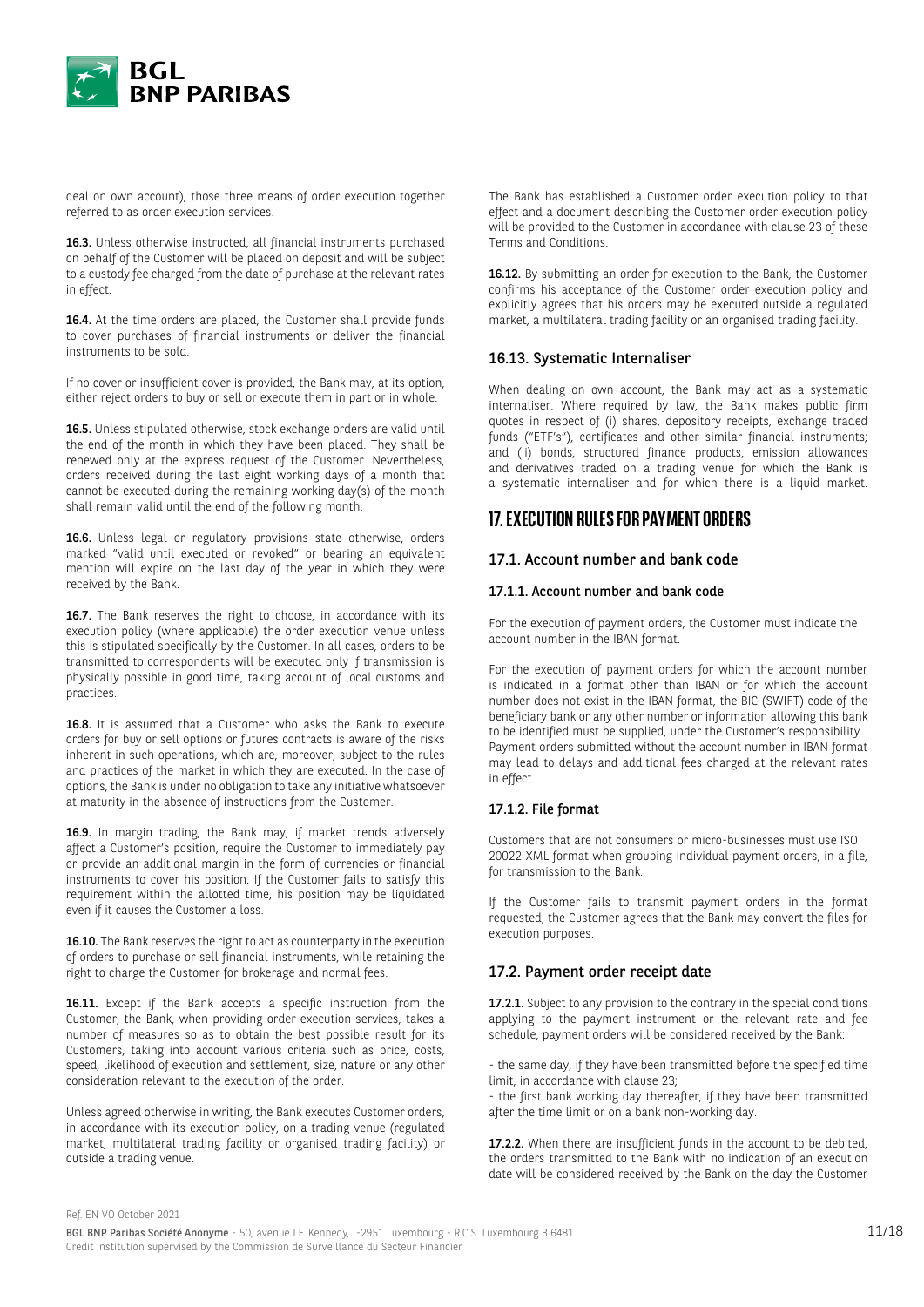

makes the necessary funds available, but no later than 2 (two) bank working days from the date of receipt determined in accordance with clause 17.2.1.

### 17.3. Execution time for a payment order

17.3.1. The execution date is the date on which the Customer account is debited. The execution time is the time necessary to credit the funds on the account at the beneficiary's bank. It runs from the order receipt date or from the execution date indicated by the Customer, on condition that the latter falls after the receipt date.

17.3.2. Except where more favourable provisions are stipulated in the special terms and conditions or in the Guide to Fees, For payment orders in euros with no currency conversion, inside the European Economic Area, the maximum execution time is one (1) bank working day from receipt. The execution time may be one day longer if the payment order is transmitted to the bank on paper.

When the Customer initiates an instant payment in euros under the SEPA scheme, the execution time is just a few seconds regardless of the date and time of receipt of the order, provided that the originator's account and the beneficiary's account are eligible for this service and the service is not momentarily suspended for security or maintenance reasons.

17.3.3. For payment orders resulting in a currency conversion between the euro and the currency of a member state, the maximum execution time is also one bank working day from receipt, provided the transfer is made in euros and the conversion is carried out in the non-eurozone member state.

17.3.4. For all payment orders within the European Economic Area denominated in the currency of a member state, the maximum execution time is 4 ( four) bank working days from receipt.

17.3.5. For all payment orders outside the European Economic Area, irrespective of the currency, or for payment orders within the European Economic Area in currencies other than the euro or the currency of a member state, the maximum execution time may be more than 4 ( four) bank working days from receipt.

17.3.6. When the execution date for a standing order specified by the Customer falls on the last day of the month, and this day is not a bank working day, the Bank will debit the Customer's account on the preceding bank working day.

#### 17.4. Refusal to execute a payment order

17.4.1. The Bank may refuse to execute a payment order when there are insufficient funds in the account to be debited at the receipt date. The Bank reserves the right to charge a fee for notifying the Customer of its refusal to execute the order.

17.4.2. In the event the payment order is executed even though there are insufficient funds in the account, clause 3.2.2. shall apply.

#### 17.5. Conditions for revoking a payment order

17.5.1. Payment orders may not be revoked once they have been received by the Bank.

17.5.2. Payment orders for which the Customer has indicated an execution date that falls after the receipt date may be revoked by the Customer no later than one bank working day before the execution date.

17.5.3. The Bank may charge fees for revoking a payment order on the basis of the rates in effect.

17.5.4. Payment orders initiated by the intermediation of a PISP may not be revoked by the Customer once the Customer has given his consent to the initiation of the payment transaction by the PISP.

#### 17.6. Contesting an executed payment order

17.6.1. Executed payment orders must be contested to the Bank in writing without any undue delay even in the event that the respective payment transaction was initiated by a PISP.

17.6.2. The Customer must contest the payment as soon as he notices the error and no more than 30 (thirty) days after dispatch of the documents and account statements. The Consumer Customer will have 13 (thirteen) months from the date his account is debited to contest the payment.

### 17.7. Customer liability

17.7.1. A payment order executed according to the account number indicated is considered properly executed as regards the designated beneficiary.

If the account number indicated by the Customer does not correspond to the designated beneficiary, the Customer is liable for the incorrect execution of the payment transaction and shall bear the financial loss.

17.7.2. This is also the case for payment transactions outside the European Economic Area when the account number or any other information provided by the Customer for the purpose of identifying the beneficiary does not correspond to the beneficiary.

17.7.3. At the Customer's request, the Bank will try to recover the funds paid out, but it has no obligation to successfully do so. It reserves the right to charge the Customer search and recovery fees on the basis of the rates in effect.

### 17.8. Bank liability

In the event of an unauthorized payment transaction or incorrect execution of a payment transaction, the Bank shall, subject to Article 17.7 reimburse the Customer, following the customary verifications and, if necessary, return the debited account to the state it would have been in if the transaction had not occurred even if the respective payment transaction was initiated by the intermediation of a PISP.

In the event that an unauthorized payment transaction or incorrect execution of a payment transaction is attributable to a PISP, the Bank shall have recourse to the relevant PISP. For such purpose, the Customer hereby subrogates the Bank in all his rights which he could assert against the PISP in this context.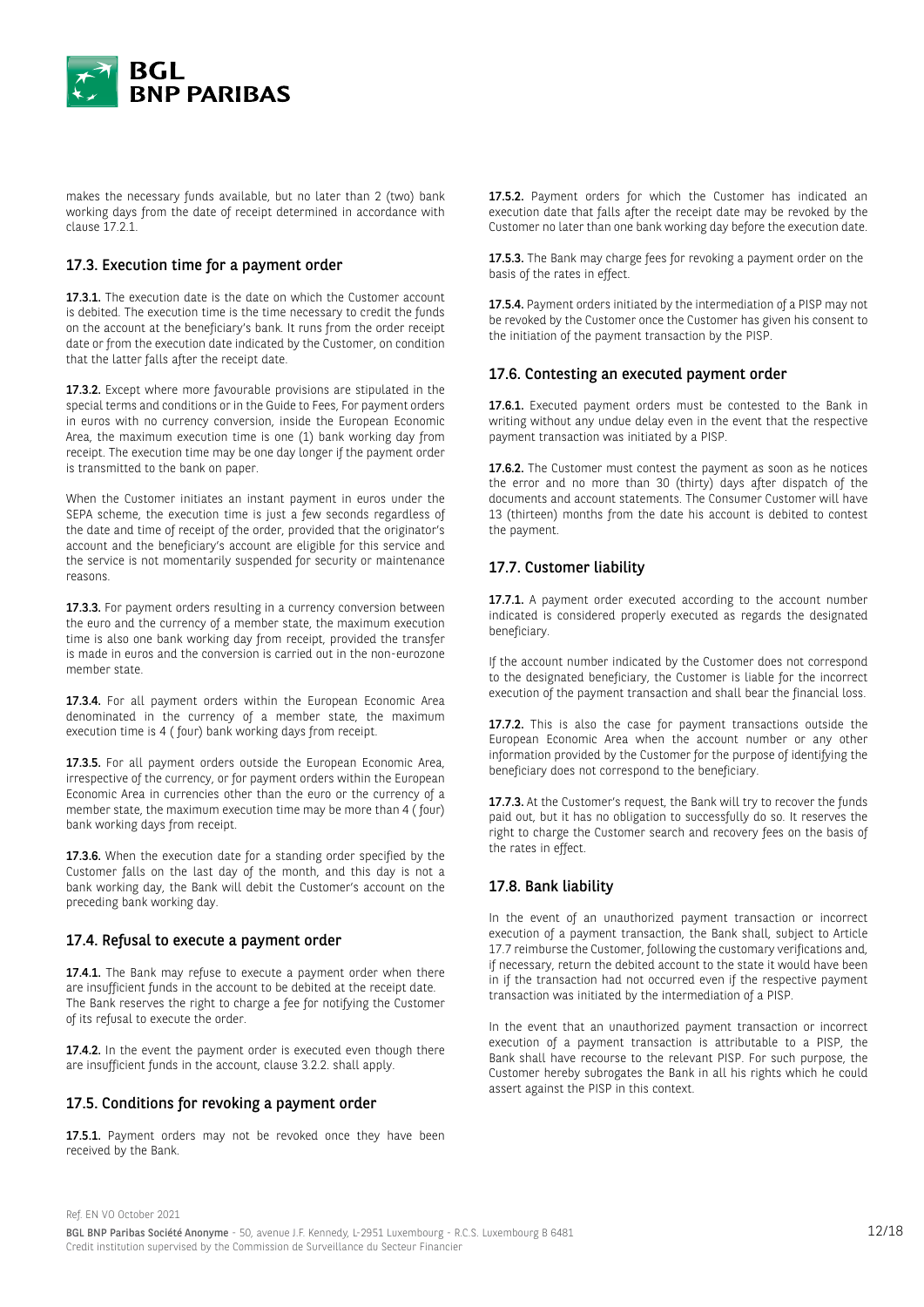

# **18. CONFLICTS OF INTEREST**

### 18.1. In the normal exercise of its activities, the Bank encounters situations presenting potential conflicts of interest.

A conflict of interest is a situation in which, in the exercise of the Bank's activities, the interests of the Bank's Customers and the interests of the Bank (including its managers, employees, tied agents and any person directly or indirectly linked to it by control) are either directly or indirectly different and where the conflicted party will be affected by a decision taken.

An interest is understood to mean a benefit of any sort whatsoever, material or immaterial, professional, commercial, financial or personal.

The Bank has identified the situations that the Bank and/or its managers, the employees and tied agents or any person directly or indirectly linked to them by control of the Bank are likely to encounter in their activities with their Customers, that may adversely affect the interest of the Customers, and it has taken the necessary steps to prevent and manage these situations from adversely affecting the Customer's interests.

To deal with situations where potential conflicts of interest exist, the Bank can:

a) decline the transaction creating the conflict of interest;

- b) accept the transaction and the conflict-of-interest situation it creates while implementing the Bank's internal measures for managing the situation in an appropriate manner in order to avoid causing substantial harm to the Customer's interests;
- c) inform the Customer: certain conflicts of interest cannot be dealt with by taking the steps proposed in a) or b). In that case, the Bank will provide the Customer with information on the general nature and/or origin of the conflict of interest, as well as the steps taken to mitigate the potential risks associated with it.

The Bank manages potential and established conflict-of-interest situations on the basis of:

- ethical principles: integrity, fairness, impartiality, respect for professional secrecy and the primacy of the Customer's interests;
- an internal control system covering all its activities to prevent conflicts of interest or to take corrective measures;
- the separation of functions to ensure they operate independently. In certain situations where the potential for conflicts of interest is permanent, the Bank has taken permanent steps to separate the associated tasks so that they are performed independently of the other tasks with which conflicts of interest could arise;
- internal procedures that serve as a framework for the aforementioned measures.

18.2. A document summarizing the Bank's conflicts of interest policy is provided in accordance with clause 23 of these Terms and Conditions.

# **19. UNICITY OF ACCOUNT**

19.1. All the accounts of the same Customer, regardless of the type of account and the conditions that apply to them, are in a legal sense subaccounts of a single and indivisible account.

The balance of this single account is established after converting foreign currencies into euros at the exchange rate on the sub-accounts' statement date.

19.2. The debit balance of the single account, after balancing of the account and conversion, is secured by the real and personal collateral attached to any of the sub-accounts.

19.3. The debit balance is immediately payable together with debit interest and charges.

19.4. The Bank may at any time assign all or part of its Customer receivables to a third party. In that case, the Bank will inform the Customer of the assignment in accordance with the law.

# **20. SET-OFF AND INTERRELATIONSHIP OF TRANSACTIONS**

20.1. All the transactions that a Customer carries out with the Bank are interrelated. Without prejudice to the other provisions of these General Terms and Conditions, it is agreed that the Bank has the right, at any time and without formal notice or prior authorisation, to offset the credit balance in one sub-account against the debit balance in another sub-account to the extent required to eliminate the deficit in the latter, irrespective of the nature of the sub-accounts and carrying out currency conversions for this purpose if necessary.

20.2. If the Bank applies for suspension of payments or is placed in liquidation, the Customer's account balances in the Bank's books will be automatically offset to make up a single balance.

20.3. The Customer hereby waives the benefit of Article 1253 of the Civil Code and agrees that the Bank may apply all amounts received from the Customer to clear his debit balance or the portion of it that it wishes to clear.

# **21. NON-EXECUTION EXCEPTION – RIGHT OF RETENTION**

The Bank is entitled to suspend the execution of its obligations if the Customer fails to perform any obligations incumbent upon him, in any respect whatsoever.

All sums and securities, regardless of their type, held by the Bank on behalf of the Customer may be retained by the Bank in the event of the Customer's non-performance or late performance of his obligations.

# **22. COLLATERAL**

22.1. By virtue of these General Terms and Conditions, all documents, financial instruments, claims, assets and bills of exchange entrusted or to be entrusted to the Bank by the Customer or on behalf of the Customer for whatever reason will be pledged ipso jure in favour of the Bank to secure payment of all sums due to the Bank in the form of principal, interest, costs and incidental expenses. The Bank may not be compelled to relinquish these assets. The right granted by the Bank to the Customer to use pledged assets shall not affect the dispossession thereof.

22.2. The Bank will determine the method of enforcement of the pledge in accordance with the applicable Luxembourg laws and regulations and in particular, the Bank may:

- acquire the financial instruments and receivables at the price determined pursuant to a valuation process as agreed between the Bank and the Customer;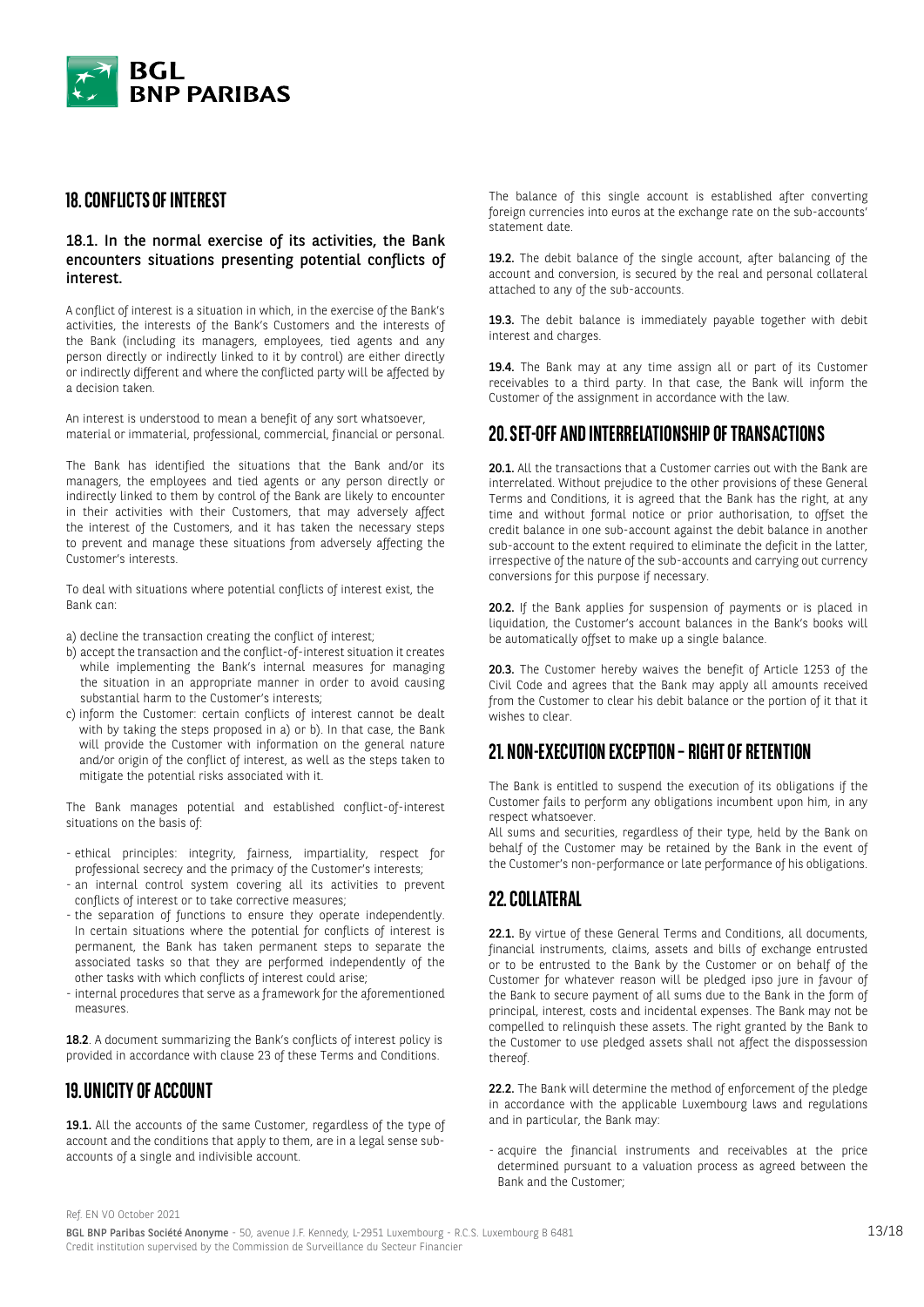

- sell the pledged financial instruments or receivables by private transaction at arm's length conditions, at a stock exchange or by public sale;
- obtain a court order that all or part of the pledged financial instruments or receivables shall be retained by the Bank in payment of amounts duly owed by the Customer, as estimated by one or more experts;
- in case of financial instruments admitted to official listing on a stock exchange situated in Luxembourg or abroad or dealt on a regulated market, operating regularly, recognised and open to the public, acquire such financial instruments at the prevailing market price or, in case of units or shares of an undertaking for collective investment which regularly calculates and publishes its net asset value, acquire such units or shares at the last published net asset value; or
- engage in set-off with respect to the pledged financial instruments or receivables.

22.3. In application of this general pledge, and for all useful purposes, the fungible and non-fungible bearer financial instruments, precious metals in general and all assets deposited by the Customer with the Bank are hereby transferred to the Bank as collateral. The Bank is authorised to have inscribed in its name in the registers of the issuer all registered financial instruments to be held by the Customer in his accounts with the Bank; all other negotiable financial instruments may be furnished by the Bank, in the name and on behalf of the Customer, with a regular endorsement indicating that the financial instruments have been deposited as collateral. All fungible financial instruments and precious metals are considered to have been placed in a special account and, to that effect, the account opened in the name of the Customer is declared by common agreement to be a special account created for that purpose.

22.4. The Bank hereby accepts the pledging of all of the Customer's claims on the Bank as security.

22.5. Without prejudice to any specific collateral the Bank may have obtained and that resulting from the foregoing provisions, the Bank is entitled to call at any time for the deposit of replacement or additional collateral in order to cover all the risks it runs owing to transactions entered into with the Customer, whether such transactions have been completed or are forward, unconditional or subject to a condition precedent or subsequent.

# **23. CORRESPONDENCE AND COMMUNICATION**

23.1. The Customer agrees that all information to be provided to him by the Bank, will be provided either in paper format or in electronic format, by any means of communication that the Bank considers appropriate taking into account all relevant circumstances, including: physical hand-over, regular postal mail, messages sent via the Bank's online banking platforms, e-mail, information posted on the Bank's website (www.bgl.lu), other electronic communication. This information is also available at the Bank's branches and/or from the Customer's usual contact upon simple request.

23.2. Where the law makes the provision of information via electronic communication (including e-mail and through a website) conditional upon the Bank being satisfied that the Customer has regular access to the internet, such access will be presumed if the Customer has communicated an e-mail address to the Bank that allows him to correspond with the Bank or if the Customer has access to one of the Bank's online banking platforms.

23.3. Changes to the information referred to in the preceding paragraph

shall be provided by the Bank to its Customers in the same forms as the original, unless agreed otherwise.

23.4. The Bank may not be held liable for any loss or damage that may occur during the transmission of this information.

23.5. All information to be provided by the Bank and all communications between the Bank and the Customer can be in any of the language(s) agreed from time to time between the Bank and the Customer, as reflected in the Bank's files.

23.6. Communications from the Bank, be it through regular postal mail or electronic communication that the Bank considers appropriate, will be deemed to have been delivered as soon as dispatched to the last address notified by the Customer. The Bank may not be held liable for any loss or damage resulting from the Customer's failure to receive communications from the Bank.

23.7. The Customer must inform the Bank in writing of any change of address, and he alone is liable for any consequences that may result from his failure to do so.

23.8. In relation to regular postal mail, the date shown on the copy or on the dispatch list in the Bank's possession shall be presumed to be the date of dispatch. Copies of correspondence shall be considered proof of dispatch.

23.9. In relation to regular postal mail, if correspondence is returned to the Bank with an indication that the addressee is unknown at the address indicated or no longer lives there, the Bank is entitled to hold this correspondence in its files as well as all subsequent correspondence intended for the Customer at the same address, under the Customer's responsibility. This correspondence shall be treated as post made available for collection at the Bank.

23.10. Post made available for collection at the Bank shall be deemed to have been delivered on the date indicated thereon. The obligation to provide information will be met when that information is made available either in the form of a letter held on file or stored in electronic form and deliverable upon the Customer's request. It is understood that in such cases the Customer accepts full responsibility and liability for any consequences that may result from its decision to have post held at the Bank.

23.11. Notwithstanding the Customer's request to have post held at the Bank, the Customer agrees that the Bank reserves the right to send any correspondence or communications through regular postal mail or electronic communication that the Bank considers appropriate to the most recent address(es) provided by the Customer. In any event, the Bank retains the right, but is not obliged, to contact the Customer by any means it deems necessary.

23.12. Where communications from the Bank are made available on the Bank's website, www.bgl.lu, they will be considered to have been received by the Customer the day after they are uploaded to the site. Where communications from the Bank are made by referring in any of its documents to a website on which they are displayed, they will be deemed to have been received by the Customer on the date indicated on the relevant document.

23.13. The Bank, when providing investment and ancillary services, provides the Customer with (trade) confirmations, reports and statements requested by law.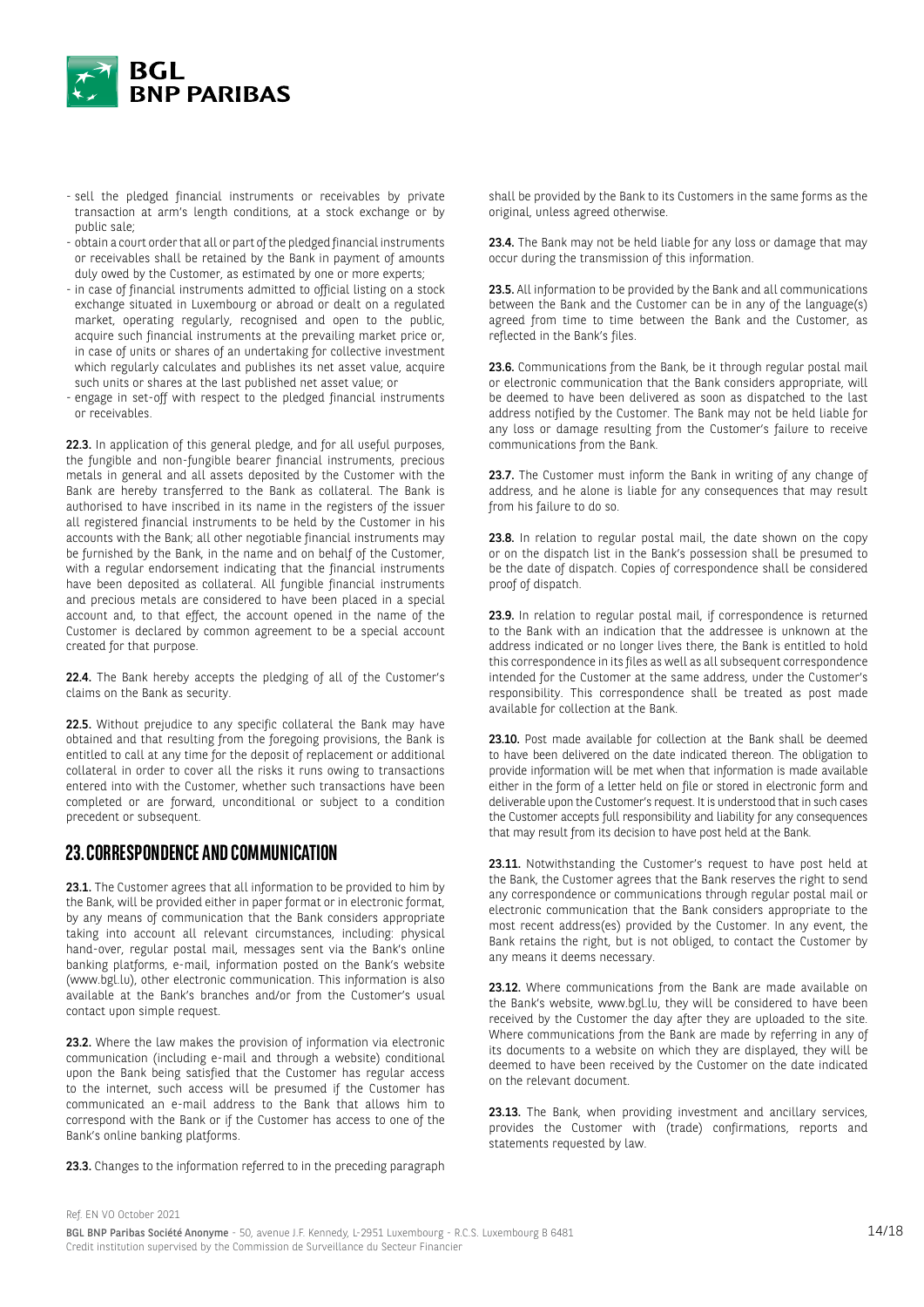

23.14. In addition, the Bank provides each Customer for whom it holds financial instruments with a quarterly statement of the financial instruments and/or funds held with the Bank, unless such a statement has been provided in any other earlier periodic statement. The Customer may request the Bank to provide such statements on a more regular basis, in which case the Bank may charge additional fees.

23.15. In the event the Customer does not receive the documents, account statements or other notices relating to any given transaction within the usual time period necessary for delivery by regular postal mail or -as the case may be- through any other means of communication, the Customer must immediately inform the Bank.

# **24. RECTIFICATION OF ERRORS**

24.1. The Customer has an obligation to notify the Bank of any error(s) contained in (trade) confirmations, reports, statements of account and other documents sent to him by the Bank. Subject to clause 17.6, and unless a written complaint is lodged within 30 days of dispatch or availability of the documents and statements of account, the information contained therein will be deemed correct, excepting any obvious material error, and the Customer will be deemed to have approved the documents and statements in question.

24.2. When the Bank has erroneously debited or credited a Customer's account, it may immediately rectify the material error by crediting or debiting the account by the corresponding amount.

# **25. RATES, COMMISSIONS AND TAXES**

25.1. The Bank will receive remuneration in exchange for the services it provides to the Customer on the basis of prevailing rates and according to the nature of the transactions. The Customer agrees to pay the Bank all of the interest, commissions, costs and charges (the "Costs") and incidental expenses that he may owe it, as well as any expenses incurred or committed by the Bank in the interest of the Customer or his beneficiaries in the course of providing services.

25.2. The Bank's rate and fee schedule and any changes to these rates and fees is provided to the Customer in accordance with clause 23 of these Terms and Conditions.

25.3. Unless otherwise agreed, the Bank, before providing investment or ancillary services, provides the Customer with an estimation of the total Costs related to the services and the underlying investment. Upon the Customer's request, the Bank provides details on the breakdown of the estimated total Costs. Such information is a mere estimate and is provided for information purposes only. Costs to be paid to the Bank shall be those communicated to the Customer following the provision of the relevant service.

25.4. In cases where the rate and fee schedule does not provide the Customer with information regarding the cost of a transaction or order that he wishes to execute, the Customer must take care to inquire as to the applicable cost at his branch or from his usual contact before giving his order or concluding his transaction. In any case, when the Customer transmits an order and/or transaction to the Bank, he is deemed to have apprised himself of and accepted the Bank's rates.

25.5. The Customer is notably responsible for: the cost of postage, telecommunications and searches, the expense incurred by the Bank as a result of any legal proceedings initiated against the Customer in connection with the regularisation or recovery of its receivable, or as a result of measures taken against the Customer by the authorities, and other costs committed by the Bank in the interest of the Customer or his beneficiaries.

25.6. All stamp duties or registration fees, levies due on a transfer of assets, taxes, fees or payment on account of or in the event of any transaction with the Bank will be charged to the Customer.

25.7. The capital gains tax that the Bank pays as debtor or intermediary will be charged to the beneficiary of the gains.

25.8. The Banks is authorised to debit from the Customer's account any sums that it is required to deduct by law or pursuant to these Terms and Conditions in connection with transactions, income received and other distributions relating to the account.

25.9. Except in the instances stipulated under law, the Bank is not liable for any loss or damage that may be caused by the failure to make, or correctly make, the applicable tax withholdings.

25.10. When providing investment and ancillary services to Customers. the Bank may pay, receive and keep for its own account, fees, commissions or non-monetary benefits to or from third parties e.g. when it distributes investment products such as fund units. The nature and amount of these fees, commissions or non-monetary benefits depend on a variety of factors. Only to the extent required by law or explicitly agreed upon with the Customer, the Bank will transfer to the Customer such fees, commissions and non-monetary benefits.

The Bank reserves the right to pay fees, commissions and other nonmonetary benefits to third parties in exchange for introductions to new Customers and/or for services provided. These fees, commissions and non-monetary benefits are usually determined on the basis of the fees and commissions collected from the Customer by the Bank and/or the assets that the Customer deposits with the Bank.

The Bank informs its Customers of the existence, nature and amount of such fees, commissions and other non-monetary benefits or, where the amount cannot be ascertained, the method of calculation, in accordance with clause 23 of these Terms and Conditions.

25.11. The Customer authorises the Bank to debit charges, fees and commissions from his account, in which case the statements of account will serve as invoices for services rendered.

25.12. Unless otherwise agreed, the Customer authorises the Bank to debit from the Customer's account any taxes that may be payable by the latter under a foreign law. The Customer is duly informed when the Bank has decided to declare itself as paying agent for the account of its Customers. Accordingly, and to enable the Bank to fulfil the administrative tasks relating to the payment of taxes to the foreign tax authorities, the Customer, in his own best interests, authorises the Bank for the entire duration of the banking relationship to provide access and/or transmit to the foreign tax authorities any Customer-related information or data required in the context of its role in monitoring the payment of tax.

In order to determine whether a Customer is subject to the payment of tax, the Bank takes into account the Customer-related information in its possession at the time the said transaction takes place. The Bank shall not be held liable in the event of a payment error caused by the Customer.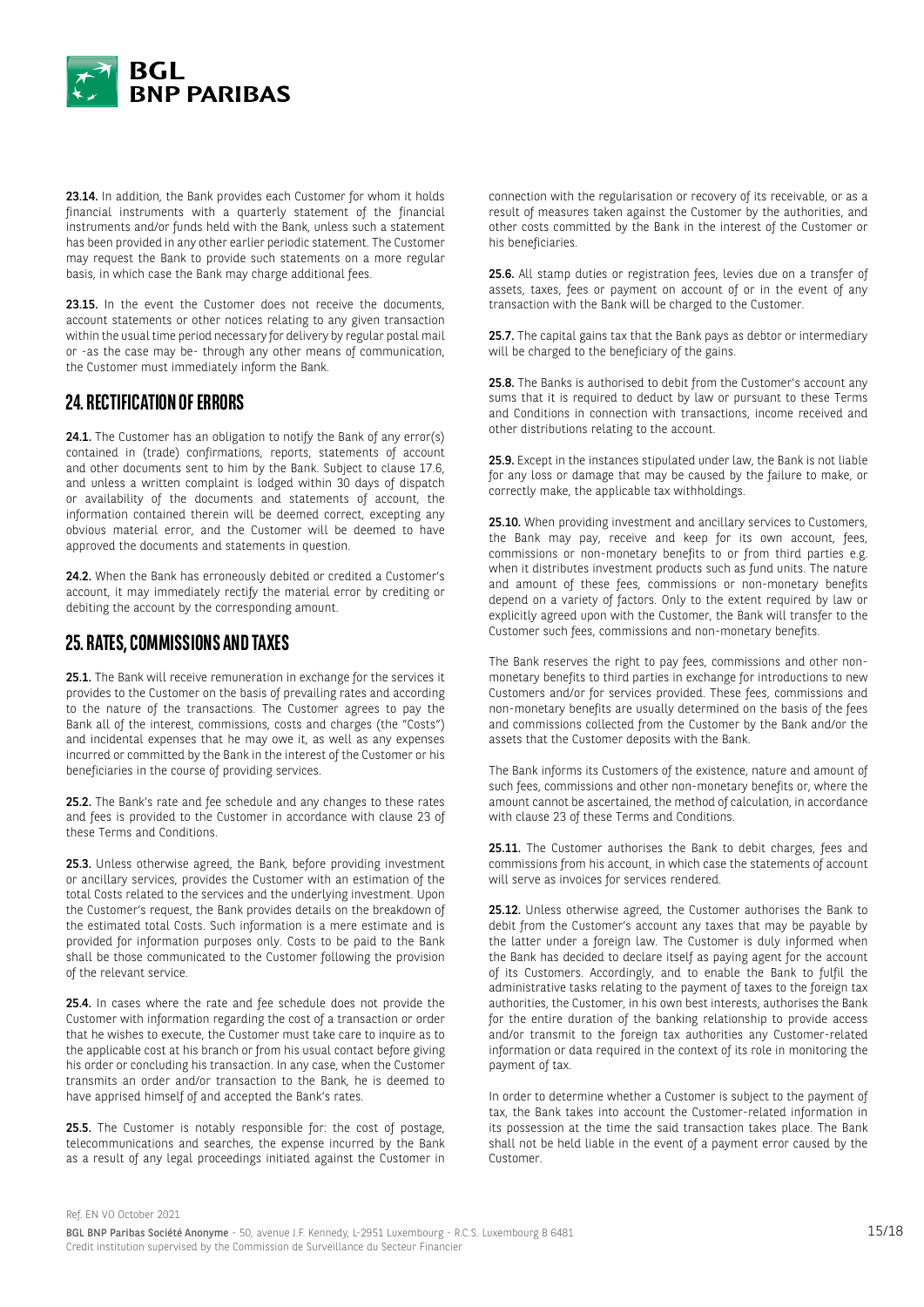

# **26. PERSONAL DATA**

26.1. Personal data refers to any information relating to an identified or identifiable natural person. In its capacity as a data controller, the Bank processes personal data relating to each customer and its proxies or representatives.

26.2. The Bank has edited a Data Protection Notice available on the website www.bgl.lu or from the Bank upon request that provides natural persons with all legally required information regarding the personal data the Bank processes about them.

In accordance with the transactions concerned, including those that have been outsourced, customers may be caused to communicate personal data to the Bank relating to natural persons (such as family members, relatives, representatives, employees, company's shareholders or even ultimate beneficial owners), the customers undertake to inform these persons about the treatment of their personal data by the Bank and the Data Protection Notice and any updates thereto, as well as to obtain, where applicable, the consent of these natural persons as regards the Bank's processing of their personal data.

The Data Protection Notice is subject to amendments from time to time in accordance with the rules set out therein.

26.3. The Customer whether it is a legal person or a natural person, agrees to provide all documents and information required by the Bank or external service provider appointed by it pursuant to Article 32, as part of their contractual relationship. The Customer also undertakes to promptly inform the Bank or service provider appointed by it of any change to the data and information collected, and to supply the Bank or service provider appointed by it, upon request, with any additional information the Bank may require in order to maintain the banking relationship and/or that may be prescribed by applicable laws or regulations.

The refusal to communicate such data and information to the Bank or to the service provider appointed by it and the objection to the Bank's recourse to data processing techniques, notably in respect of information technology, when this is left to the Customer's discretion, would be an impediment to the creation of a relationship or the maintenance of an existing relationship with the Bank.

26.4. Banking secrecy principles prevent the Bank from disclosing the data and information related to the business relationship with the Customer, either a legal person or a natural person (the "Information") to third parties and/or in order to act as an intermediary for the collection and transmission of such Information for a third party, unless the Customer has formally instructed such disclosure or it is required by virtue of a mandatory legal obligation, except when the disclosure of Information is performed upon the formal instruction or with the consent of the Customer or in conformity with the applicable law.

26.5. Any Customer who gives an order to the Bank to execute a payment or any other transaction de facto accepts that the Bank, any correspondent bank, payment system operators, exchange platforms, exchanges, issuers or payment card intermediaries, brokers, any BNP Paribas Group entities and other specialised companies such as the Society for Worldwide Interbank Financial Telecommunication (SWIFT) participating in the transmission or the execution of the instruction process all Information necessary for the proper execution of said payment or transaction. Such processing may be done through the intermediary of local centres in European countries, the United States of America and elsewhere, operating in accordance with local laws. As a result, the authorities of these countries, notably the United States, may request access to Information stored in processing centres as part of their fight against money laundering and terrorist financing.

26.6. When executing a transfer, the Bank may communicate the IBAN account number, the name and the address of the Customer to the beneficiary of the transfer.

26.7. In accordance with its legal and regulatory duties regarding the automatic exchange of information with signatory countries, the Bank may be liable to share certain Information related to Customers that are natural persons with the Luxembourg tax authorities, as stipulated by the applicable legal provisions. The Luxembourg tax authorities will share the data submitted by the Bank with each foreign tax authority entitled to receive such data by virtue of the legal and regulatory obligations applicable in Luxembourg. More detailed information is available at www.bgl.lu.

26.8 Investments in financial instruments as defined in Annex II Section B of the Act of 5 April 1993 on the financial sector, as modified from time to time, may require, pursuant to statutory or regulatory provisions, a communication of data related to the holder and/or beneficial owner of these financial instruments. Such communication of data may be made to national or foreign control authorities, to depositaries of financial instruments, to issuers of financial instruments, to national or foreign data pools and/or to national or foreign compensation schemes.

26.9 In accordance with statutory and regulatory obligations under the Act of 10 July 2020 establishing a register of "fiducies" and trusts, the Bank, when acting in its capacity as fiduciary or trustee, shall complete the required registrations, formalities and declarations, and shall provide information relating to its customers, the operations concerned, or the parties involved, to any authorised and/or competent person or administration.

# **27. RECORDING OF TELEPHONE, ELECTRONIC AND FACE-TO-FACE COMMUNICATIONS**

27.1. The Customer acknowledges and accepts that the Bank conducts recordings of telephone communications. The purpose of these recordings is to provide proof, in the event of dispute, of a transaction or commercial communication.

The Bank will retain these recordings for a maximum period of 10 years, in accordance with current regulations.

27.2. In relation to investment advice and order execution services, the Bank is required by law to record and store incoming and outgoing telephone and electronic communications with Customers as well as written minutes of face-to-face conversations with Customers, whether or not such communications result in transactions. A copy of such records is kept by the Bank and is available to Customers upon their request, for a period of five years or longer if so required by the competent authority.

# **28. LIMITATIONS ON THE LIABILITY OF THE BANK**

28.1. In relations with its Customers the Bank, as a general principle, is liable only for gross negligence.

28.2. It will not be liable for any loss or damage that may be caused by or in connection with:

- the legal incapacity of the Customer, his representatives, heirs,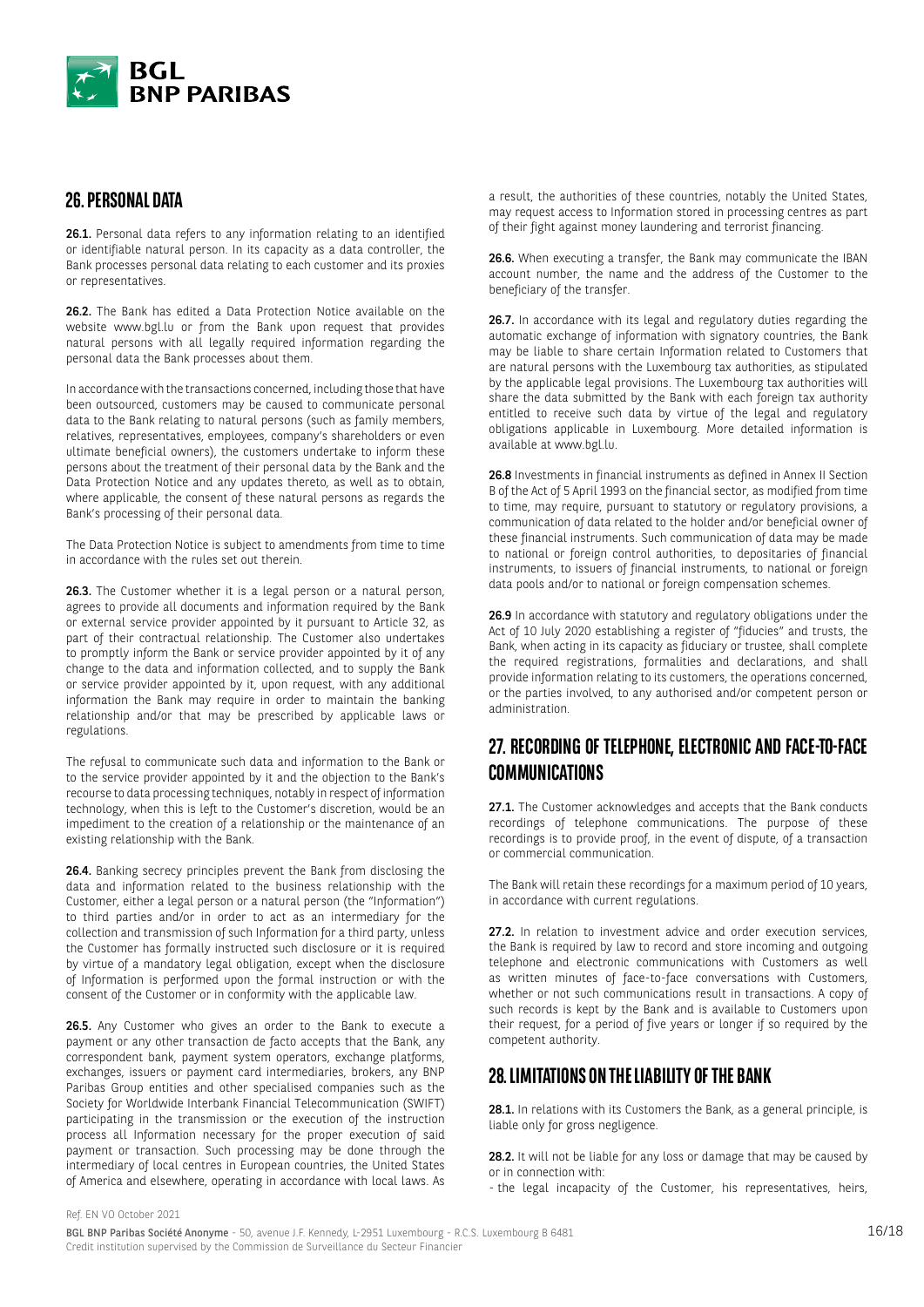

legatees and beneficiaries,

- the death of the account holder as long as the Bank has not been notified of the death,
- errors in the devolution of the estate of the deceased Customer, inaccurate statements by the representative of a deceased Customer as to the information given to the depositor's heirs regarding the existence of the power of attorney and inaccurate information given by the representatives regarding the identity of the informed heirs,

28.3. The Bank will not be liable for any loss or damage caused by any political, economic or social event whatsoever likely to interfere with, disorganise or disrupt wholly or partly the services of the Bank or those of its domestic and foreign correspondents, even if such events do not constitute force majeure events such as, for example, interruptions in the telecommunications system or other similar events. The same is true of any loss or damage caused by an armed attack.

28.4. The Bank will not be liable for any loss or damage caused by legal provisions, announced or imminent measures taken by public authorities, etc., acts of war, revolutions, civil wars, acts of state ("faits du prince"), industrial action, lock-outs, boycotts and picket lines, regardless of whether the Bank is itself party to the conflict or if its services are only partially affected.

# **29. CUSTOMER'S FISCAL OBLIGATIONS**

The Customer certifies that he will comply with all legal and regulatory fiscal obligations that he is personally responsible for complying with on account of his nationality or place of residence. In particular, the Customer shall comply with the fiscal obligations that apply to him both in the various countries relevant with regard to the transactions or investments and in his state of residence and shall ensure that any instruction or order which he transmits to the Bank for execution also complies with such laws. The Bank shall not incur any liability in the event the Customer fails to comply with said rules. The Bank shall perform the necessary checks imposed by international treaties and/ or legal and regulatory provisions and reserves the right, in particular, to request from the Customer a declaration of fiscal conformity. The Customer is responsible for requesting that the Bank provide any statements or documents that may be necessary in order for him to satisfy his tax obligations.

# **30. PROOF**

30.1. The records, books, documents and files of the Bank, in any form whatsoever, will have evidential value, unless proven otherwise.

30.2. The Customer may disprove micrographic reproductions and electronic data recordings made by the Bank from original documents only by submitting a document of the same nature or in writing.

30.3. The Customer accepts that the technical procedures implemented by the Bank with regard to financial products and services electronically subscribed in-house or remotely may be used and quoted by the Bank in court and shall demonstrate by their contents:

- the identity of the Customer,
- his consent regarding the contents of the subscribed action,
- the indivisible link between the action and the Customer's electronic signature,
- the integrity of the action.

The Customer accepts that these technical procedures will have the same binding force as the use of a handwritten signature.

# **31. COMMERCIAL INFORMATION**

Commercial information is provided by the Bank in accordance with accepted customs and practices and in compliance with banking secrecy.

# **32. OUTSOURCING**

32.1 The Bank may have to arrange for the partial or complete outsourcing of certain tasks, activities or services, for the benefit of some or all of its Customers, to a BNP Paribas Group entity, a service provider or a third party (hereinafter the "Service Providers") that may or may not be subject to regulation, and that may be located in the Grand Duchy of Luxembourg or abroad, and inside or outside the European Union, in order to provide the Customer with superior quality services in compliance with the relevant regulation and to allow the Customer to benefit from technical resources of qualified specialists.

Any outsourcing is implemented and applied by the Bank in conformity with legal and regulatory requirements applicable in the context of outsourcing and on the basis of a service agreement. Full responsibility with respect to all obligations incumbent on the Bank according to prudential regulation shall rest with the Bank.

In this context, data, details, documents and information pertaining to the Customer (the "Data"), including:

- personal identification data (e.g. name/company name, address/ registered office, place of birth/incorporation, tax residence, identity card, etc.)
- personal data of persons associated with the Customer (e.g. proxies, legal representatives, directors, beneficial owners, commercial contacts, etc.), banking data or documents (e.g. account number, bank services used, loans, etc.)
- financial and wealth data (e.g. payment operations, financial transactions, income, wealth, assets, expenditure, tax status, etc.)

are subject to collection by or disclosure to the Service Providers. The Service Providers with access to the Data are either bound by a legal duty of professional secrecy or a contractual duty to the Bank to comply with strict confidentiality rules.

In the event that outsourcing implies the outsourcing of the processing of personal data, the Bank shall ensure that the Service Providers provide sufficient warranties for the implementation of appropriate technical and organisational measures so that the processing of data complies with the legal requirements applicable in the context of data protection.

The tasks and activities that the Bank may partially or fully outsource include the following (collectively referred to as the "Outsourced Activities"):

- IT tasks relating to operations, development, maintenance and infrastructure support and/or IT applications;
- messaging and payment platforms;
- filtering orders and transactions involving financial instruments as well as financial transactions and fund transfers so as to ensure such transactions and payments comply with international regulations and applicable laws;
- payment order screening for fraud detection and prevention purposes;
- administrative tasks relating to the retention of "know your customer" (KYC) documentation, including identifying and gathering information on the Customer and managing their Data;
- administrative processing of banking operations involving any security or instrument whatsoever;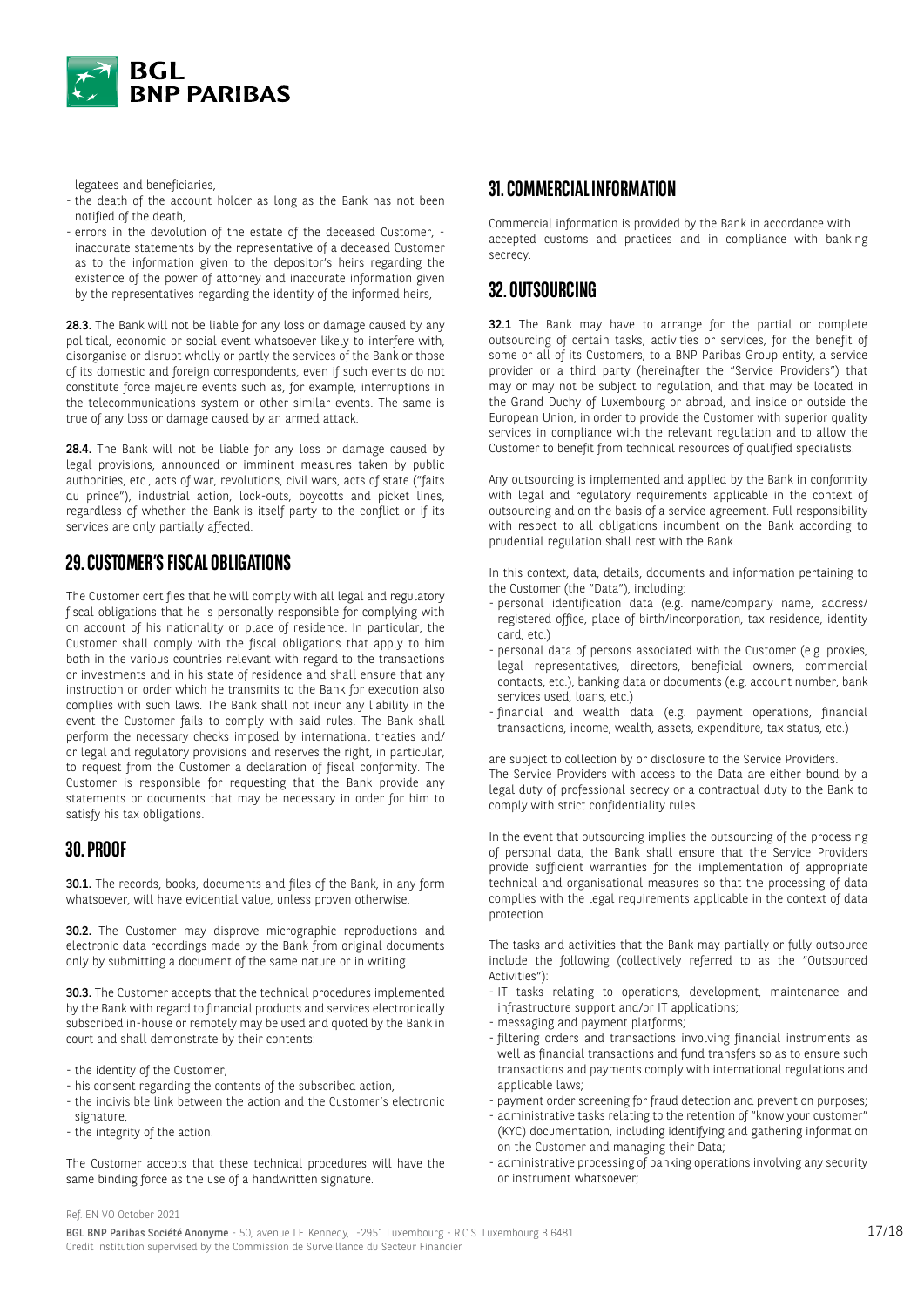

- processing of payment and credit operations and clearing;
- execution of activities or operations involving financial instruments and currencies;
- certain tasks linked to portfolio management;
- certain tasks linked to the custody or management of financial instruments;
- certain tasks linked to internal controls;
- certain administrative tasks related to credit;
- Customer/user assistance for certain digital tools/services (Hotline).

32.2 Where activities are outsourced to any entity not regulated in Luxembourg, the Customer may consult the appendix hereto, which is also published on the Bank's website (www.bgl.lu) and available on request from the Bank. This appendix contains additional information on Outsourced Activities, the Customers affected, the nature of the Data disclosed and the location of the activity. This appendix forms an integral part of the Bank's General Terms and Conditions.

32.3 The Customer hereby acknowledges and expressly authorises the Bank to use Service Providers in the context of Outsourced Activities and consents to the transfer and disclosure of the Data associated therewith in accordance with the regulatory requirements to which the Bank is subject.

The Customer hereby expressly confirms that they have duly informed all persons whose Data may be processed by the Bank during their business relationship with the Bank (such as beneficial owners, shareholders, directors, administrators, employees, contact persons, agents, service providers, proxies and/or other representatives) of the existence and content of this clause. Moreover, the Customer has informed such individuals that they have authorised and instructed the Bank to transfer their Data in the context of the Outsourced Activities. The Customer also confirms that they have obtained the consent of such individuals, where applicable, to the transfer of their Data.

32.4 By authorising the Bank to use Service Providers in the context of the Outsourced Activities, the Customer hereby acknowledges and accepts that:

- the Service Providers may not always be subject to Luxembourg professional secrecy rules;
- where this is the case, the level of professional secrecy to which Service Providers are subject may be less rigorous than that imposed by Luxembourg professional secrecy legislation;
- in certain circumstances, regardless of confidentiality commitments, Service Providers may be legally required to provide Data to third parties or authorities.

32.5 Any revocation by the Customer of their consent to any of the Outsourced Activities must be sent to the Bank by registered letter with acknowledgement of receipt and will automatically entail the termination of the banking relationship, with effect from the date on which such letter is received by the Bank.

The termination of the business relationship shall not affect the Bank's right to retain Data transferred to the relevant Service Providers for the purposes set out above for the retention period stipulated by the Bank's procedures and/or the applicable laws and in order to allow the Bank to fulfil its legal and/or regulatory obligations, to manage complaints and/or disputes, to defend its interests or exercise its rights and/or to respond to requests from the authorities.

# **33. TERMINATION OF RELATIONS BETWEEN THE BANK AND THE CUSTOMER**

33.1. Unless there is a provision to the contrary in a special agreement between the Bank and the Customer, either party may terminate the relationship at any time without stating a reason.

33.2. When the Bank provides payment services to a Consumer Customer, the notice period is 2 (two) months.

33.3. In any case, if the Bank considers that the solvency of its Customer is compromised or that the guarantees obtained are insufficient or that the guarantees requested have not been obtained or that it may incur liability as a result of the continuation of its links with the Customer or that it appears that the Customer's transactions may be contrary to public order or morality, the Bank may terminate its relationship with the Customer with immediate effect and without prior notice. In that event, all the deadlines granted for performance of the Customer's obligations will become null and void and the provisions of clauses 19 to 22 above will apply.

# **34. PLACE OF PERFORMANCE OF OBLIGATIONS**

Unless stipulated otherwise, the registered office of the Bank is the place of performance of the Bank's obligations towards the Customer and of the Customer's obligations towards the Bank.

# **35. COMPLAINTS AND COMMUNICATIONS**

35.1. Any complaints and communications may be filed, free of charge, with:

BGL BNP PARIBAS S.A. Quality Management Department 50, avenue J.F. Kennedy L-2951 Luxembourg

35.2. More detailed information on the complaints handling process, including details of the complaints management policy, is available at www. bgl.lu, under the heading General Information, subheading Reporting a complaint. The Bank will make available this information to the Customer upon his request, when acknowledging receipt of a complaint.

35.3 In the event of a dispute with the Bank, Customers may bring a claim before the Commission de Surveillance du Secteur Financier (CSSF), whose address is 283 route d'Arlon, L - 1150 Luxembourg.

# **36. JURISDICTION AND APPLICABLE LAW**

Unless expressly stipulated otherwise, relations between the Bank and its Customers will be governed by Luxembourg law. The courts of the Grand Duchy of Luxembourg shall have sole jurisdiction in any dispute between the Customer and the Bank, but the Bank may initiate proceedings in any other court which, in the absence of the foregoing election of jurisdiction, would have normally exercised jurisdiction over the Customer.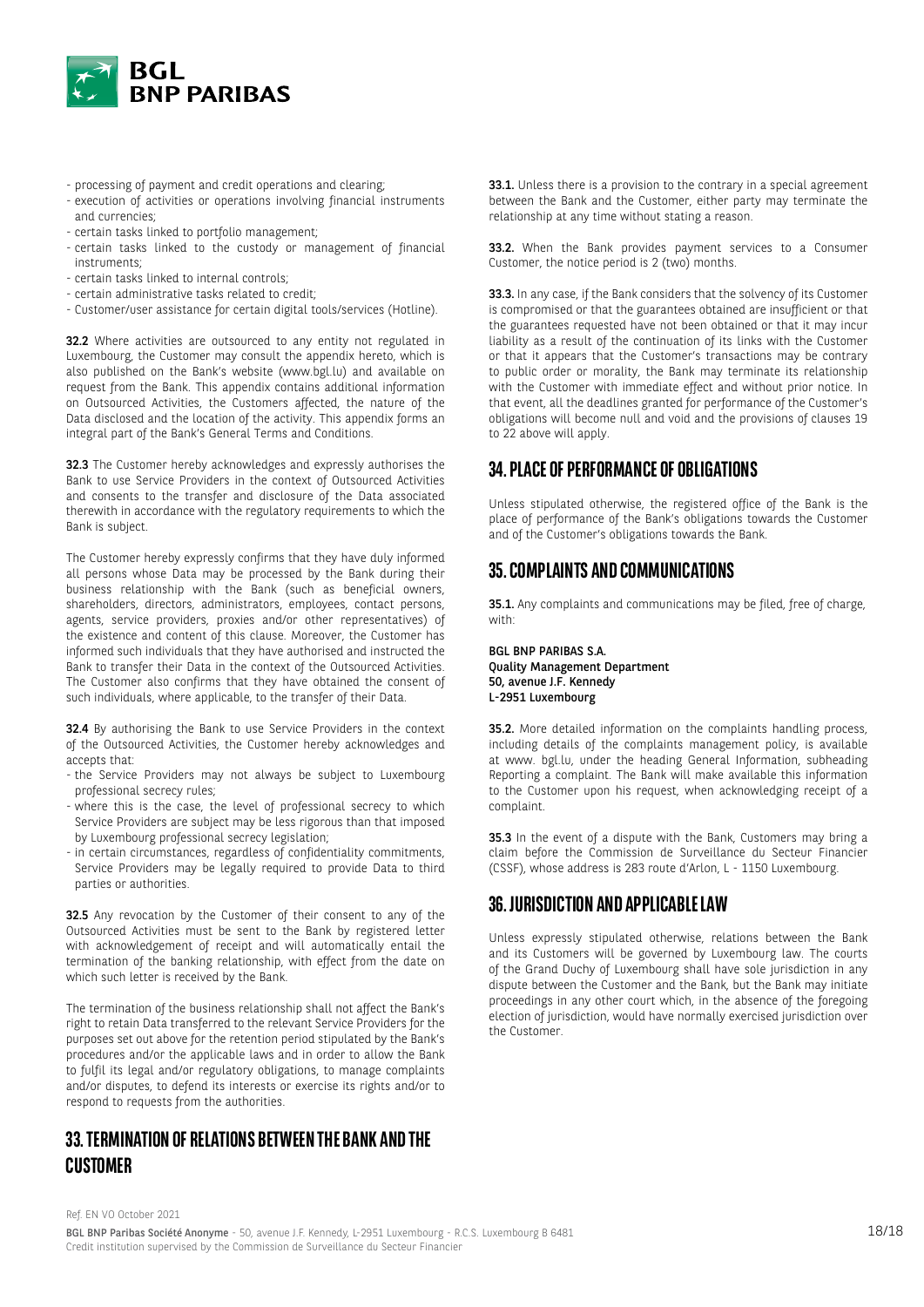

# **GENERAL TERMS AND CONDITIONS APPENDIX**

| Field                   | Description of service                                                                                                                                                                                                                                                                                                                                                      | Type of information disclosed                                                                                                                                                                                                                                                                                                                                                                                                                                                                                                                                                                                                          | Location of service provider(s)                                                                             | Clients concerned (based on the bank's<br>various business lines) |
|-------------------------|-----------------------------------------------------------------------------------------------------------------------------------------------------------------------------------------------------------------------------------------------------------------------------------------------------------------------------------------------------------------------------|----------------------------------------------------------------------------------------------------------------------------------------------------------------------------------------------------------------------------------------------------------------------------------------------------------------------------------------------------------------------------------------------------------------------------------------------------------------------------------------------------------------------------------------------------------------------------------------------------------------------------------------|-------------------------------------------------------------------------------------------------------------|-------------------------------------------------------------------|
| IT operating tasks      | IT protection solution involving filtering<br>internet flows to ensure the security of<br>the bank's IT infrastructure.                                                                                                                                                                                                                                                     | The information concerned includes the<br>data contained in internet flows and<br>users' IP addresses.                                                                                                                                                                                                                                                                                                                                                                                                                                                                                                                                 | Service provider based in France, which<br>outsources to a specialised company with<br>a worldwide network. | For all bank clients.                                             |
| KYC                     | Carry out the checks and verifications<br>required for identification of clients (in-<br>cluding any party involved in a business<br>relationship, as well as all beneficial<br>owners), and to combat money launder-<br>ing and the financing of terrorism, both<br>during the account opening process and<br>account term, and throughout the busi-<br>ness relationship. | The information concerned includes all<br>identification data associated with a<br>client (including any party involved in a<br>business relationship and any beneficial<br>owner), such as their identity details,<br>date and place of birth, passport number,<br>national and/or tax identification number,<br>address, place of residence, telephone<br>number, and more generally all data<br>provided when the account is opened or<br>subsequently, with regard to KYC and the<br>origin of the funds, and all information<br>provided to the bank upon each transac-<br>tion performed on the accounts opened<br>with the bank | BNP Paribas Group entity based in<br>Portugal.                                                              | For BNP Paribas Wealth Management<br>clients.                     |
| Middle and back-offices | Monitor and handle the custody and<br>management of financial instruments<br>with custodians.<br>Monitor and process transactions involv-<br>ing financial instruments.<br>Prepare and issue regulatory reports.<br>Perform various administrative tasks<br>related to the collection and payment of<br>fees, commissions, or other non-mone-<br>tary benefits.             | The information concerned includes data<br>relating to financial instrument deposits<br>and transactions, the custody thereof, as<br>well as identification data associated with<br>the client (including any party involved in<br>a business relationship, and any benefi-<br>cial owner), such as their identity details,<br>date and place of birth, passport number,<br>national and/or tax identification number,<br>address, place of residence, etc.                                                                                                                                                                            | BNP Paribas Group entity based in Portu-<br>gal or Switzerland.                                             | For all bank clients.                                             |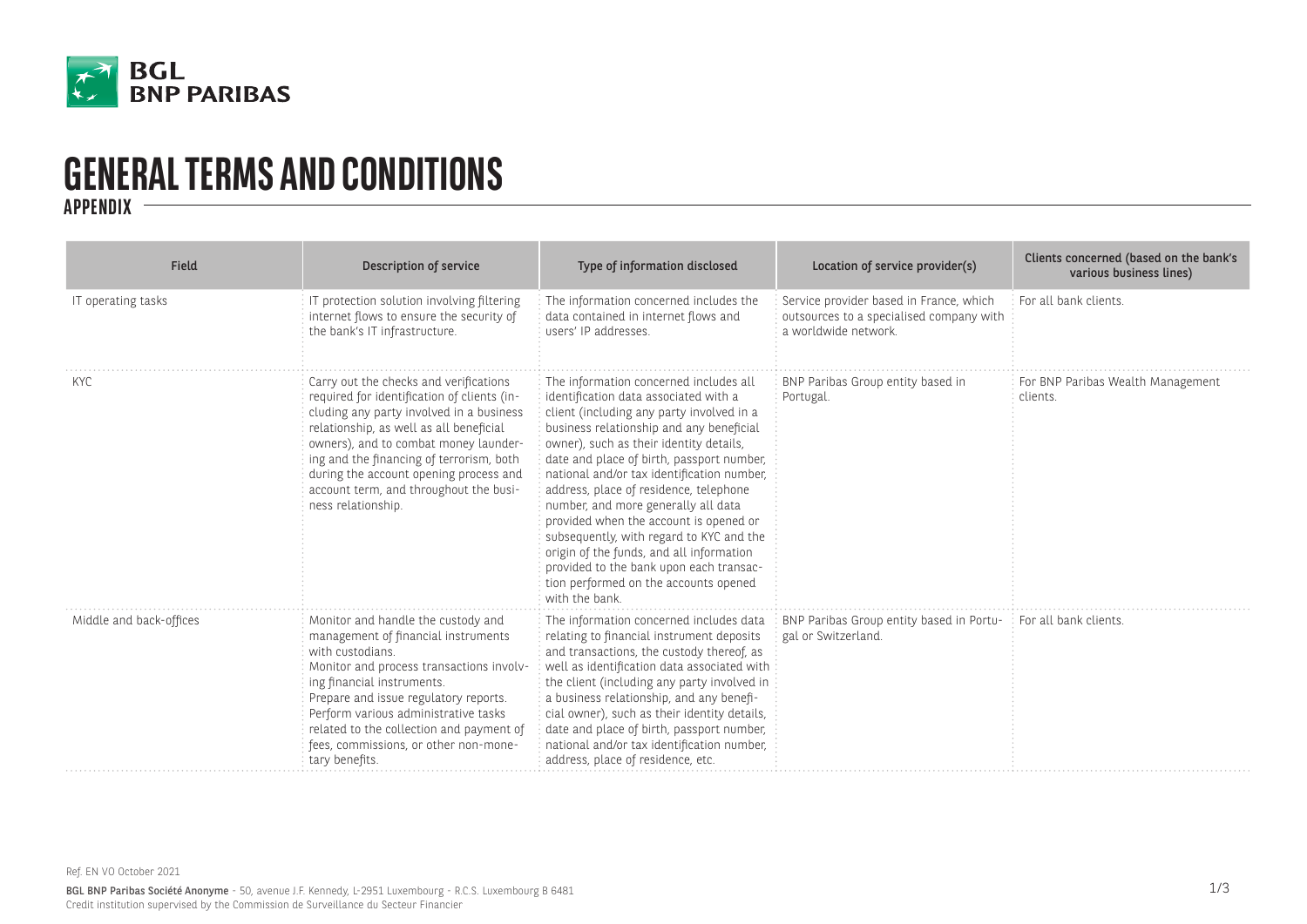

| Field                                                            | Description of service                                                                                                                                                                                                                                                                                                        | Type of information disclosed                                                                                                                                                                                                                                                                                                                                                                        | Location of service provider(s)                                                            | Clients concerned (based on the bank's<br>various business lines)                                                               |
|------------------------------------------------------------------|-------------------------------------------------------------------------------------------------------------------------------------------------------------------------------------------------------------------------------------------------------------------------------------------------------------------------------|------------------------------------------------------------------------------------------------------------------------------------------------------------------------------------------------------------------------------------------------------------------------------------------------------------------------------------------------------------------------------------------------------|--------------------------------------------------------------------------------------------|---------------------------------------------------------------------------------------------------------------------------------|
| Payment                                                          | Processing instant payments, generating<br>SWIFT messages, sending payments to<br>the interbank clearing system (CSM).<br>Ensuring that they are properly executed<br>and working with the various intermedi-<br>aries, if required.<br>Verification of transactions with respect<br>to statutory and regulatory obligations. | The information concerned includes<br>all the data contained in the instruc-<br>tions or the various fields in messages<br>or payment systems, including but not<br>limited to: the client's identity, their<br>address, IBAN number, the identity of the<br>originators or beneficiaries of payment<br>operations, as well as all details of such<br>operations in general.                         | BNP Paribas Group entities based in<br>France, Belgium, Portugal, Canada and<br>Singapore. | For all bank clients.                                                                                                           |
|                                                                  | Screening of payment transactions using<br>fraud detection tools.<br>Processing of alerts sent by fraud detec-<br>tion tools.<br>Configuration of tools to detect payment<br>data fraud.                                                                                                                                      | The information concerned includes all<br>the data contained in the instructions<br>or the various fields in messages or<br>payment systems, including but not limit-<br>ed to: the client's identity, their address,<br>IBAN number, the identity, the country<br>and bank of the originators or beneficia-<br>ries of payment operations, as well as all<br>details of such operations in general. | BNP Paribas Group entities based in<br>France and Luxembourg                               |                                                                                                                                 |
| Loans                                                            | Risk monitoring and management for<br>certain loans and markets<br>Monitoring and management of collateral account number, account balance, finan-<br>for certain loans.                                                                                                                                                      | The information concerned includes<br>financial data: client reference number,<br>cial instrument positions.                                                                                                                                                                                                                                                                                         |                                                                                            |                                                                                                                                 |
| Discretionary Portfolio Management /<br>Discretionary management | Implementation of management decisions   The information concerned includes<br>taken by portfolio managers.                                                                                                                                                                                                                   | financial data: client reference number,<br>account number, account balance, finan-<br>cial instrument positions.                                                                                                                                                                                                                                                                                    | BNP Paribas Group entity based in<br>Portugal.                                             | For BGL BNP Paribas private banking<br>and BNP Paribas Wealth Management<br>clients with a discretionary management<br>mandate. |
| Hotline                                                          | Client/user support for certain digital<br>tools/services.                                                                                                                                                                                                                                                                    | The information concerned includes data<br>enabling the user/client contacting the<br>service for support to be identified.                                                                                                                                                                                                                                                                          |                                                                                            | For BGL BNP Paribas private banking and<br>BNP Paribas Wealth Management clients.                                               |